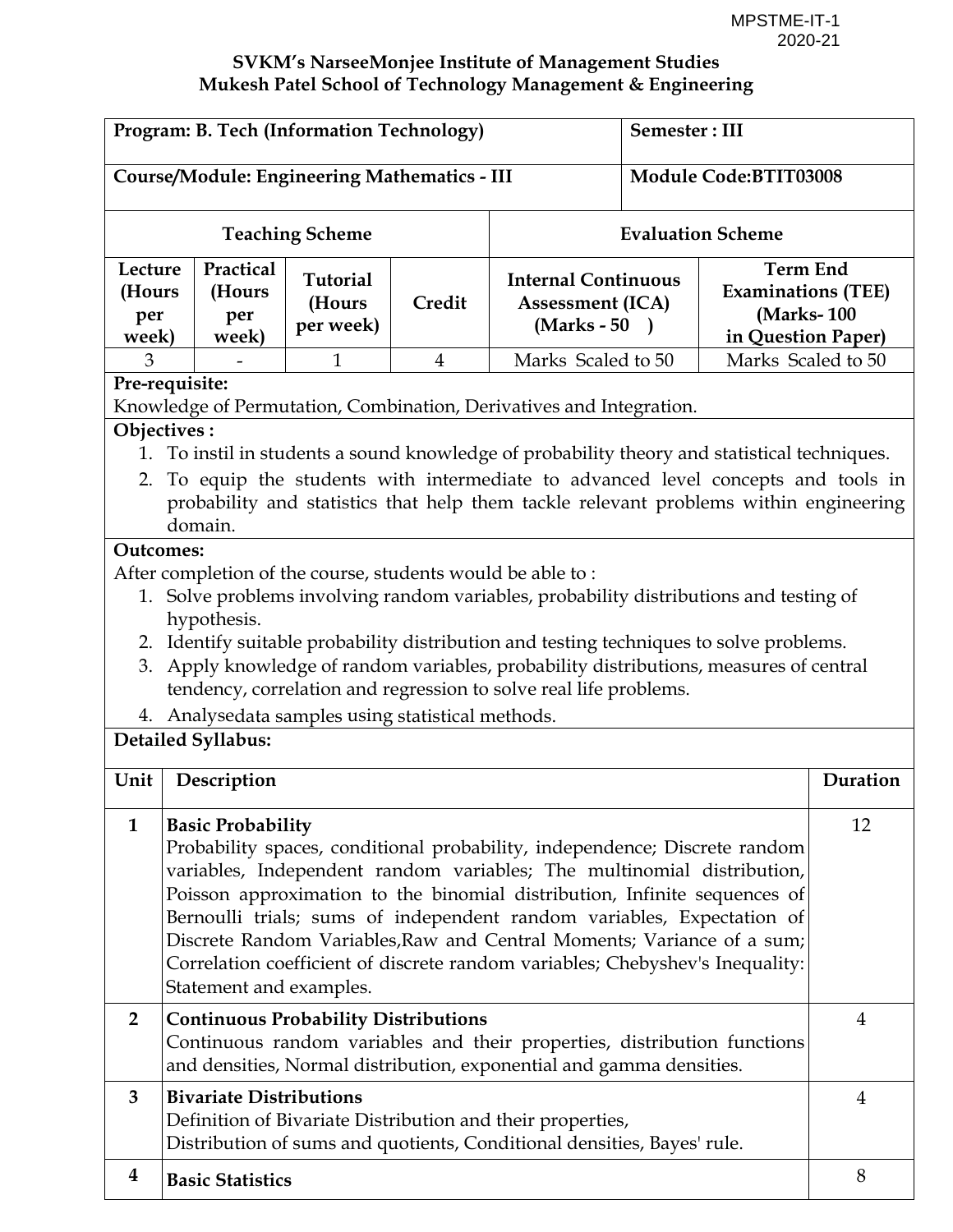|                                                                                                                             | Measures of Central tendency: Moments, skewness, Kurtosis.<br>Moments, skewness and Kurtosis for Binomial distribution & Poisson<br>distribution. Moments, skewness&kutosis for Normal distribution.<br>Evaluation of statistical parameters for Binomial, Poisson and Normal<br>distributions, Correlation and regression, Rank correlation. |    |  |  |  |
|-----------------------------------------------------------------------------------------------------------------------------|-----------------------------------------------------------------------------------------------------------------------------------------------------------------------------------------------------------------------------------------------------------------------------------------------------------------------------------------------|----|--|--|--|
| 5                                                                                                                           | <b>Applied Statistics</b><br>Curve fitting by the method of least squares- Fitting of straight lines, Fitting<br>of second degree parabola.                                                                                                                                                                                                   | 8  |  |  |  |
|                                                                                                                             | Test of significance: Large sample test for single proportion, Large sample<br>test for difference of proportions, For Single mean, For difference of means &<br>For difference of standard deviations.                                                                                                                                       |    |  |  |  |
| 6                                                                                                                           | <b>Small samples</b>                                                                                                                                                                                                                                                                                                                          | 9  |  |  |  |
|                                                                                                                             | Test for single mean, Test for difference of means, Test for Correlation<br>coefficients, Test for ratio of variances, Chi-square test for goodness of fit and<br>independence of attributes, Post-hoc analysis                                                                                                                               |    |  |  |  |
|                                                                                                                             |                                                                                                                                                                                                                                                                                                                                               |    |  |  |  |
|                                                                                                                             | <b>Total</b>                                                                                                                                                                                                                                                                                                                                  | 45 |  |  |  |
|                                                                                                                             | <b>Text Books:</b>                                                                                                                                                                                                                                                                                                                            |    |  |  |  |
|                                                                                                                             | 1. VeerarajanT, "Probability, Statistics and Random Processes", McGraw hill Education,<br>4 <sup>th</sup> Edition, 2017.                                                                                                                                                                                                                      |    |  |  |  |
|                                                                                                                             | 2. S. Ross, "A First Course in Probability", Pearson Education India, 9th Edition, 2013.                                                                                                                                                                                                                                                      |    |  |  |  |
|                                                                                                                             | <b>Reference Books:</b>                                                                                                                                                                                                                                                                                                                       |    |  |  |  |
|                                                                                                                             |                                                                                                                                                                                                                                                                                                                                               |    |  |  |  |
|                                                                                                                             | 1. Erwin Kreyszig, "Advanced Engineering Mathematics", Wiley India, 10 <sup>th</sup> Edition, 2017.                                                                                                                                                                                                                                           |    |  |  |  |
| 2. W. Feller, "An Introduction to Probability Theory and its Applications", Vol.1, John Wiley &<br>Sons, 3rd Edition, 2017. |                                                                                                                                                                                                                                                                                                                                               |    |  |  |  |
|                                                                                                                             | 3. Devore, "Probability and Statistics for Engineering and Sciences", Cengage Learning, 2nd<br>Indian Edition, 2009.                                                                                                                                                                                                                          |    |  |  |  |
|                                                                                                                             | Details of Internal Continuous Assessment (ICA)                                                                                                                                                                                                                                                                                               |    |  |  |  |
|                                                                                                                             | Test Marks: 20                                                                                                                                                                                                                                                                                                                                |    |  |  |  |
|                                                                                                                             | <b>Term Work Marks: 30</b>                                                                                                                                                                                                                                                                                                                    |    |  |  |  |
|                                                                                                                             |                                                                                                                                                                                                                                                                                                                                               |    |  |  |  |
|                                                                                                                             | Details of Term work: As per Institute Norms.                                                                                                                                                                                                                                                                                                 |    |  |  |  |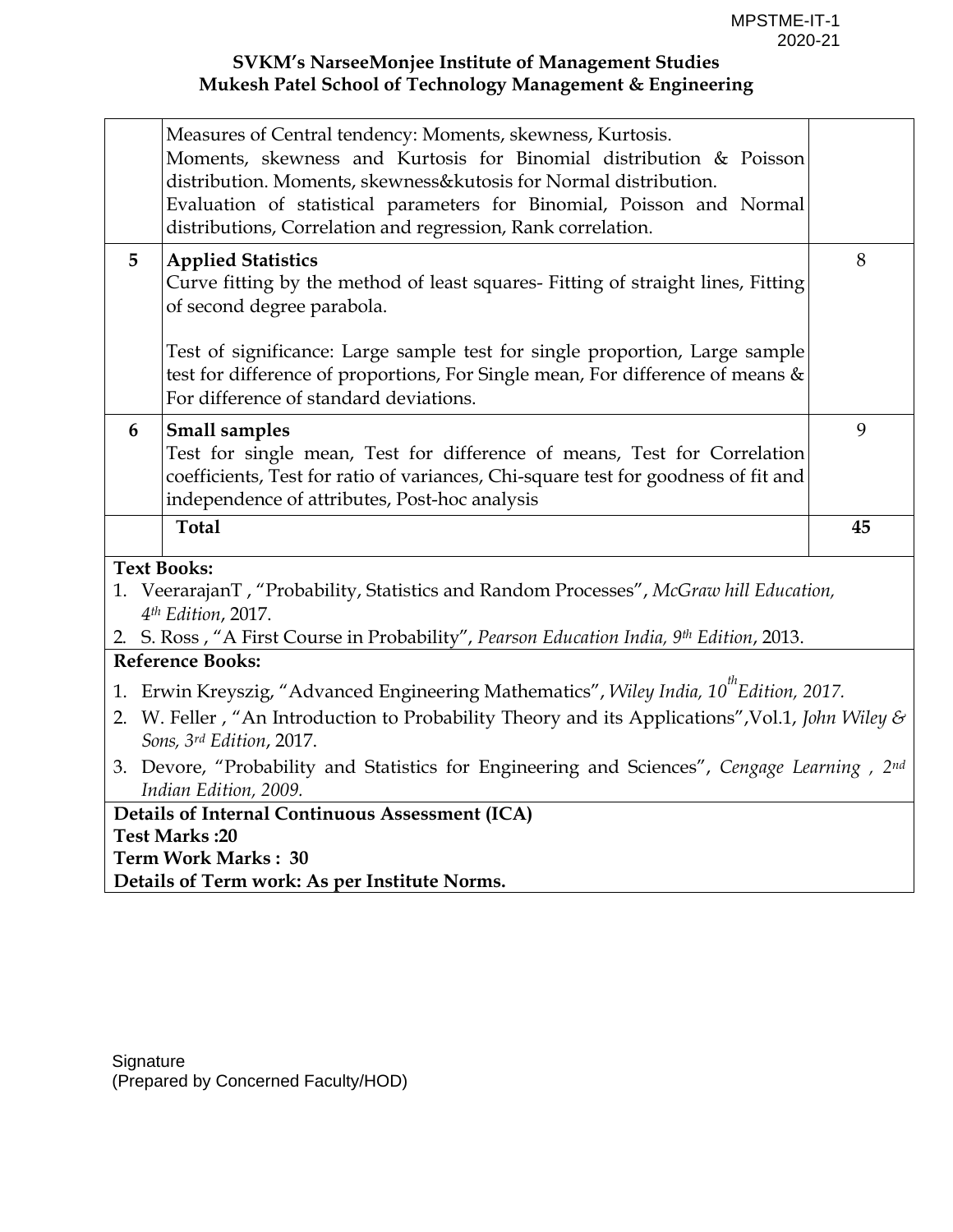| Program: B. Tech. (Information Technology)                                                                                                                                                                                                                                                                                                                                          |                                                                                                                                                                                                                       |                                        | <b>Semester</b> :III  |                                                                                                                                                                                                                                                                           |                          |                                                               |  |
|-------------------------------------------------------------------------------------------------------------------------------------------------------------------------------------------------------------------------------------------------------------------------------------------------------------------------------------------------------------------------------------|-----------------------------------------------------------------------------------------------------------------------------------------------------------------------------------------------------------------------|----------------------------------------|-----------------------|---------------------------------------------------------------------------------------------------------------------------------------------------------------------------------------------------------------------------------------------------------------------------|--------------------------|---------------------------------------------------------------|--|
| Course/Module:<br>Signals and Systems                                                                                                                                                                                                                                                                                                                                               |                                                                                                                                                                                                                       |                                        | Module Code:BTIT03107 |                                                                                                                                                                                                                                                                           |                          |                                                               |  |
|                                                                                                                                                                                                                                                                                                                                                                                     |                                                                                                                                                                                                                       | <b>Teaching Scheme</b>                 |                       |                                                                                                                                                                                                                                                                           | <b>Evaluation Scheme</b> |                                                               |  |
| Lecture<br>(Hours<br>per week)                                                                                                                                                                                                                                                                                                                                                      | Practical<br>(Hours<br>per week)                                                                                                                                                                                      | <b>Tutorial</b><br>(Hours per<br>week) | Credit                | <b>Term End</b><br><b>Internal Continuous</b><br><b>Assessment (ICA)</b><br>$(Marks - 50)$                                                                                                                                                                                |                          | <b>Examinations (TEE)</b><br>(Marks-100<br>in Question Paper) |  |
| $\overline{2}$                                                                                                                                                                                                                                                                                                                                                                      | $\overline{2}$                                                                                                                                                                                                        | $\theta$                               | 3                     | Marks Scaled to 50                                                                                                                                                                                                                                                        | Marks Scaled to 50       |                                                               |  |
|                                                                                                                                                                                                                                                                                                                                                                                     | Pre-requisite:                                                                                                                                                                                                        |                                        |                       |                                                                                                                                                                                                                                                                           |                          |                                                               |  |
|                                                                                                                                                                                                                                                                                                                                                                                     | Engineering Mathematics I, II and III                                                                                                                                                                                 |                                        |                       |                                                                                                                                                                                                                                                                           |                          |                                                               |  |
| Objectives:<br>$\bullet$                                                                                                                                                                                                                                                                                                                                                            | Mathematical modelling of system.                                                                                                                                                                                     |                                        |                       | To provide knowledge of signal it 'processing through continuous and discrete form.<br>Time to frequency domain signal study using Transform.                                                                                                                             |                          |                                                               |  |
| <b>Outcomes:</b><br>$\bullet$                                                                                                                                                                                                                                                                                                                                                       |                                                                                                                                                                                                                       |                                        |                       | Define and identify various types of signals and system.<br>Apply the knowledge of mathematics to analyse signals and system.<br>Employ different states space analysis to construct different models.<br>Implement various mathematics operations on signals and system. |                          |                                                               |  |
|                                                                                                                                                                                                                                                                                                                                                                                     | Detailed Syllabus:                                                                                                                                                                                                    |                                        |                       |                                                                                                                                                                                                                                                                           |                          |                                                               |  |
| Unit                                                                                                                                                                                                                                                                                                                                                                                | Description                                                                                                                                                                                                           |                                        |                       |                                                                                                                                                                                                                                                                           |                          | Duration                                                      |  |
| $\mathbf{1}$                                                                                                                                                                                                                                                                                                                                                                        | discrete signals, Basic operation of signals, systems.                                                                                                                                                                |                                        |                       | Signals: Signals, classification of signals, elementary signals-analog and                                                                                                                                                                                                |                          | 3                                                             |  |
| $\overline{7}$<br>$\overline{2}$<br>Time domain representation for linear time invariant systems (analog and<br>discrete): Classification of systems, series and parallel connection of systems,<br>causal, non-causal memory less and with memory, stable invertible systems.<br>Convolution and de-convolution, Impulse, step response for first and second<br>order LTI systems. |                                                                                                                                                                                                                       |                                        |                       |                                                                                                                                                                                                                                                                           |                          |                                                               |  |
| 3                                                                                                                                                                                                                                                                                                                                                                                   | $\overline{7}$<br>Fourier Series: Representation of signals in terms of orthogonal functions,<br>signals, Fourier<br>series discrete time<br>orthonormal<br>Fourier,<br>series<br>representation of periodic signals. |                                        |                       |                                                                                                                                                                                                                                                                           |                          |                                                               |  |
| 4                                                                                                                                                                                                                                                                                                                                                                                   | 5<br>Fourier Transforms: Fourier transform, Discrete time Fourier transform, their<br>properties, Fourier transform representation of periodic signals.                                                               |                                        |                       |                                                                                                                                                                                                                                                                           |                          |                                                               |  |
| 5                                                                                                                                                                                                                                                                                                                                                                                   | of difference equation, unilateral z transform.                                                                                                                                                                       |                                        |                       | Z-transform: Introduction, Z transform of elementary signals, ROC<br>properties of Z transform, Inversion of Z transform, system function, solution                                                                                                                       |                          | 5                                                             |  |
| 6                                                                                                                                                                                                                                                                                                                                                                                   | systems.                                                                                                                                                                                                              |                                        |                       | State space analysis: Representation and solution for Discrete time LTI                                                                                                                                                                                                   |                          | 3                                                             |  |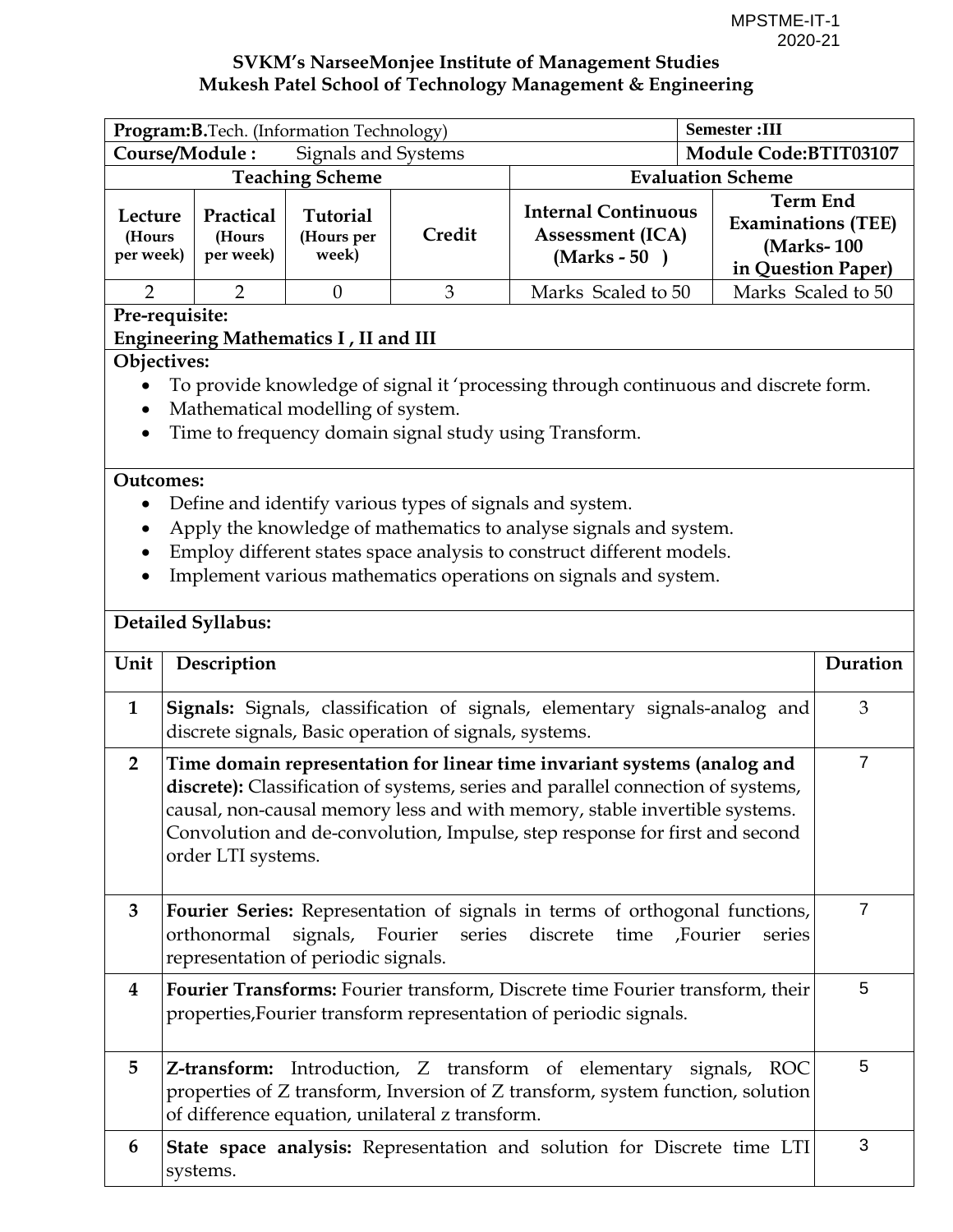| <b>Total</b>                                                                                                    | 30 |
|-----------------------------------------------------------------------------------------------------------------|----|
| <b>Text Books:</b>                                                                                              |    |
| Simon Haykin and Barry van veen, Signal and Systems, John Wiley publication. 2 <sup>nd</sup> Edition 2012<br>1. |    |
| 2. Nagoor Kani, Signal and Systems, McGraw Hill Education (India) Pvt. Ltd. Reprint 2017                        |    |
| Reference Books:                                                                                                |    |
| 1. B.P. lathi, Signal Processing Linear systems, Oxford publication 1998.                                       |    |
| 2. I I.J.Nagrath, S.N.Sharan, Signals and Systems, Tata mcgraw Hill publication 2010.                           |    |
| Any other information:                                                                                          |    |
| <b>Details of Internal Continuous Assessment (ICA)</b>                                                          |    |
| <b>Test Marks: 20</b>                                                                                           |    |
| Term Work Marks: 30                                                                                             |    |
| Details of Term work: Lab work/Quiz/Assignment/Presentation/Viva                                                |    |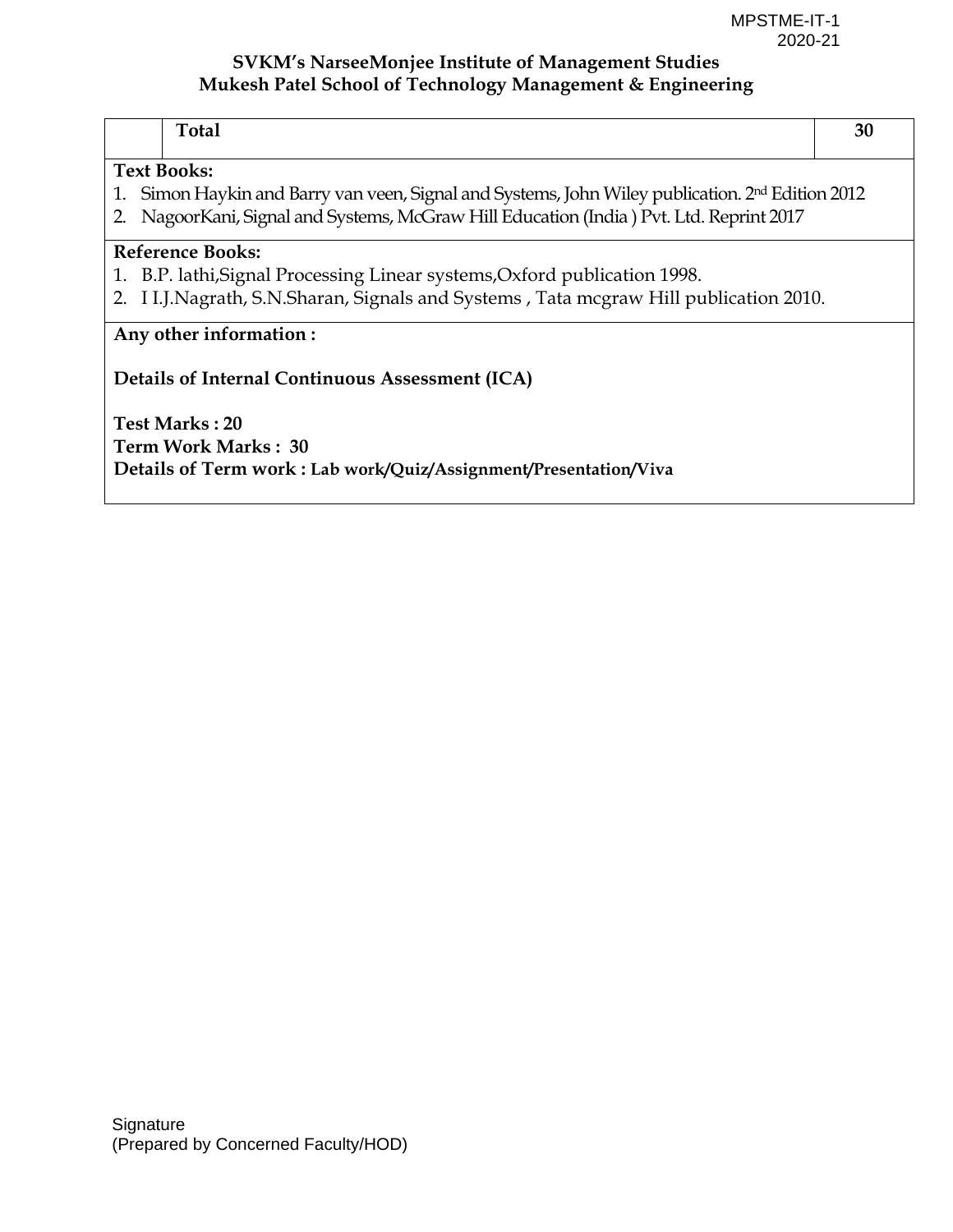| Program: B. Tech. (Information Technology)                                                                                                                                                                       |                                                                                                                                                                                                                                                                                                                                                                                                                                                                                                                                                 |                                 |                       |                                                                                                                                                        | <b>Semester: III</b>                                                                                           |                |
|------------------------------------------------------------------------------------------------------------------------------------------------------------------------------------------------------------------|-------------------------------------------------------------------------------------------------------------------------------------------------------------------------------------------------------------------------------------------------------------------------------------------------------------------------------------------------------------------------------------------------------------------------------------------------------------------------------------------------------------------------------------------------|---------------------------------|-----------------------|--------------------------------------------------------------------------------------------------------------------------------------------------------|----------------------------------------------------------------------------------------------------------------|----------------|
| Course/Module:<br>Digital Logic & System Design                                                                                                                                                                  |                                                                                                                                                                                                                                                                                                                                                                                                                                                                                                                                                 |                                 | Module Code:BTIT03009 |                                                                                                                                                        |                                                                                                                |                |
|                                                                                                                                                                                                                  |                                                                                                                                                                                                                                                                                                                                                                                                                                                                                                                                                 | <b>Teaching Scheme</b>          |                       |                                                                                                                                                        | <b>Evaluation Scheme</b>                                                                                       |                |
| Lecture<br>(Hours<br>per week)                                                                                                                                                                                   | Practical<br>(Hours<br>per week)                                                                                                                                                                                                                                                                                                                                                                                                                                                                                                                | Tutorial<br>(Hours per<br>week) | Credit                | <b>Assessment (ICA)</b><br>(Marks - 50)                                                                                                                | <b>Term End</b><br><b>Internal Continuous</b><br><b>Examinations (TEE)</b><br>(Marks-100<br>in Question Paper) |                |
| $\overline{2}$                                                                                                                                                                                                   | $\overline{2}$                                                                                                                                                                                                                                                                                                                                                                                                                                                                                                                                  | 1                               | $\overline{4}$        | Marks Scaled to 50                                                                                                                                     | Marks Scaled to 50                                                                                             |                |
|                                                                                                                                                                                                                  | Pre-requisite: Basic Electrical Engineering                                                                                                                                                                                                                                                                                                                                                                                                                                                                                                     |                                 |                       |                                                                                                                                                        |                                                                                                                |                |
| $\bullet$<br>$\bullet$                                                                                                                                                                                           | Objectives: To provide knowledge of logic circuits theory, elementary analysis and its<br>implementation in practical cases; the popular logic families and their characteristics that will<br>help to understand design of complex digital circuits and systems.<br><b>Outcomes:</b><br>After completion of the course, students would be able to:<br>Understand different number systems and their conversions.<br>Design logic circuits using Boolean algebra.<br>Analyze, design and implement combinational and sequential logic circuits. |                                 |                       |                                                                                                                                                        |                                                                                                                |                |
|                                                                                                                                                                                                                  | <b>Detailed Syllabus:</b>                                                                                                                                                                                                                                                                                                                                                                                                                                                                                                                       |                                 |                       | Understand the working of Programmable Logic Devices (PLDs).                                                                                           |                                                                                                                |                |
| Unit                                                                                                                                                                                                             | Description                                                                                                                                                                                                                                                                                                                                                                                                                                                                                                                                     |                                 |                       |                                                                                                                                                        |                                                                                                                | Duration       |
| $\mathbf{1}$<br>Number Systems: Decimal, Binary, Octal and Hexadecimal number system<br>and conversion, Binary weighted codes, Signed number binary order, 1's<br>and 2's complement codes, Binary arithmetic.   |                                                                                                                                                                                                                                                                                                                                                                                                                                                                                                                                                 |                                 |                       |                                                                                                                                                        | 3                                                                                                              |                |
| $\overline{2}$<br>Boolean Algebra: Binary logic functions, Boolean laws, Truth tables,<br>Associative and distributive properties, DeMorgan's Theorems, Realization<br>of switching functions using logic gates. |                                                                                                                                                                                                                                                                                                                                                                                                                                                                                                                                                 |                                 |                       |                                                                                                                                                        | 3                                                                                                              |                |
| 3<br>Combinational Logic: Switching equations, Canonical logic forms, Sum of<br>5<br>product & Product of sums, Karnaugh maps, Two, Three and Four variable<br>Karnaugh maps, Simplification of expressions      |                                                                                                                                                                                                                                                                                                                                                                                                                                                                                                                                                 |                                 |                       |                                                                                                                                                        |                                                                                                                |                |
| 4                                                                                                                                                                                                                | Analysis and Design of Combinational Logic: Introduction to<br>8<br>combinational circuit, Code conversion, Decoder, Encoder, Priority<br>encoder, Multiplexers as function generators, Binary adder, Subtractor,<br>Magnitude Comparator.                                                                                                                                                                                                                                                                                                      |                                 |                       |                                                                                                                                                        |                                                                                                                |                |
| Sequential Logic:Sequential circuits, Flip-flops, Clocked and edge triggered<br>5<br>6<br>flip-flops, timing specifications, counters asynchronous and synchronous,<br>Shift registers (SISO, SIPO, PISO, PIPO). |                                                                                                                                                                                                                                                                                                                                                                                                                                                                                                                                                 |                                 |                       |                                                                                                                                                        |                                                                                                                |                |
| 6                                                                                                                                                                                                                |                                                                                                                                                                                                                                                                                                                                                                                                                                                                                                                                                 |                                 |                       | Sequential Circuits: State diagrams and tables, Transition table, Excitation<br>table and equations. Construction of state diagram and counter design. |                                                                                                                | 3              |
| 7                                                                                                                                                                                                                |                                                                                                                                                                                                                                                                                                                                                                                                                                                                                                                                                 |                                 |                       | Programmable Logic: Programmable logic devices, Programmable logic                                                                                     |                                                                                                                | $\overline{2}$ |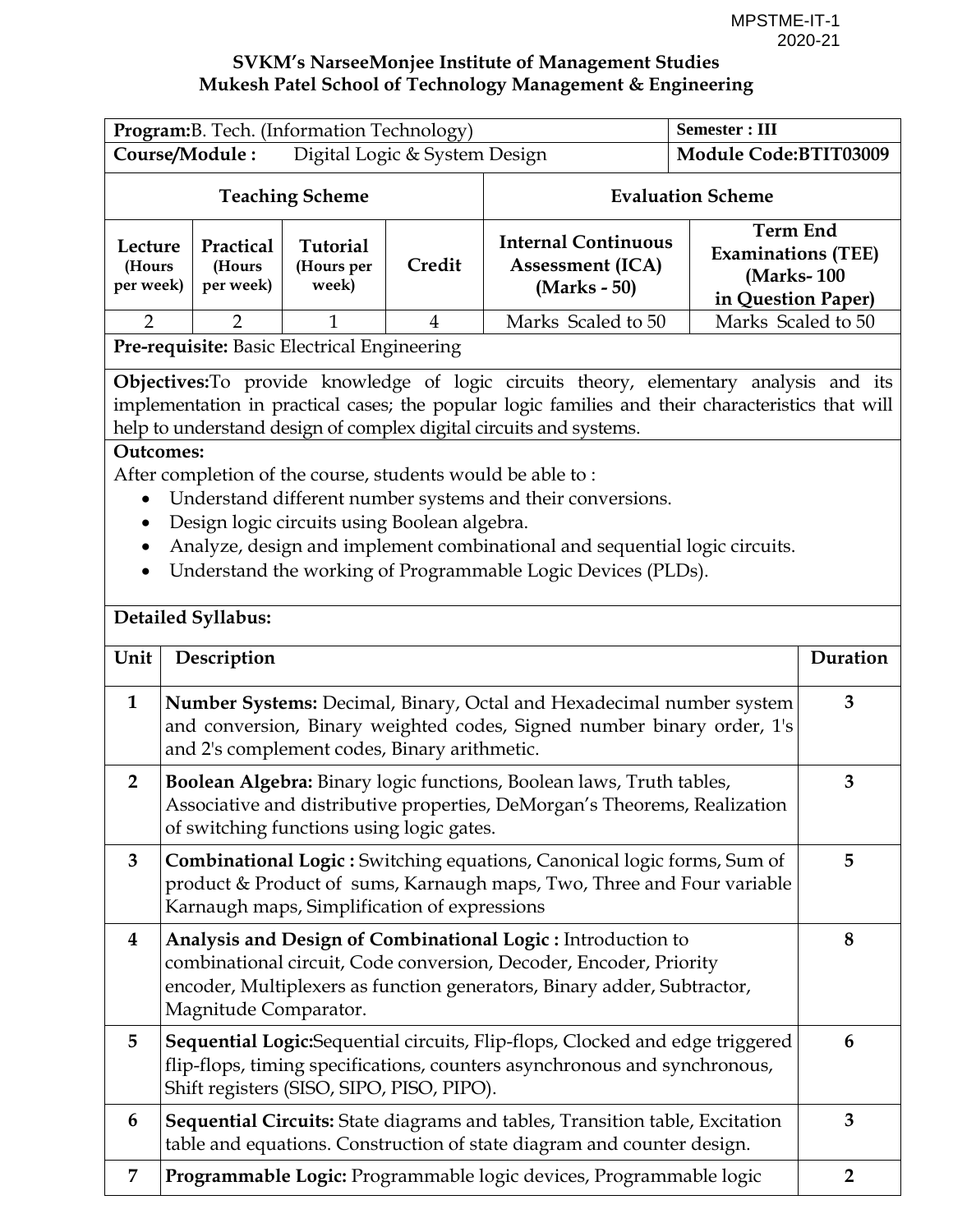| arrays and programmable array logic.                                                                     |    |  |  |  |
|----------------------------------------------------------------------------------------------------------|----|--|--|--|
| <b>Total</b>                                                                                             | 30 |  |  |  |
| <b>Text Books:</b>                                                                                       |    |  |  |  |
| 1. R. P. Jain, "Modern Digital Electronics", 4 <sup>th</sup> Edition, McGraw Hill Education, 2016.       |    |  |  |  |
| M. Morris Mano, "Digital Design", 5th Edition, Pearson Education India, 2012.                            |    |  |  |  |
| <b>Reference Books:</b>                                                                                  |    |  |  |  |
| 1. Dr. (Mrs.) Nandini Jog "Logic Circuits & Design", Nandu Publication, 2003                             |    |  |  |  |
| 2. John P. Uyemura, Brookes, "First course in Digital Systems Design", California Brooks                 |    |  |  |  |
| Cole, 2008.                                                                                              |    |  |  |  |
| 3. A. B. Marcovitz, "Introduction to Logic Design", 2 <sup>nd</sup> Edition, Tata McGraw Hill Education, |    |  |  |  |
| 2008.                                                                                                    |    |  |  |  |
| Any other information:                                                                                   |    |  |  |  |
| Details of Internal Continuous Assessment (ICA)                                                          |    |  |  |  |
| <b>Test Marks: 20</b>                                                                                    |    |  |  |  |
| Term Work Marks: 30                                                                                      |    |  |  |  |
| Details of Term work: Tutorials/Quiz/Presentation/Viva                                                   |    |  |  |  |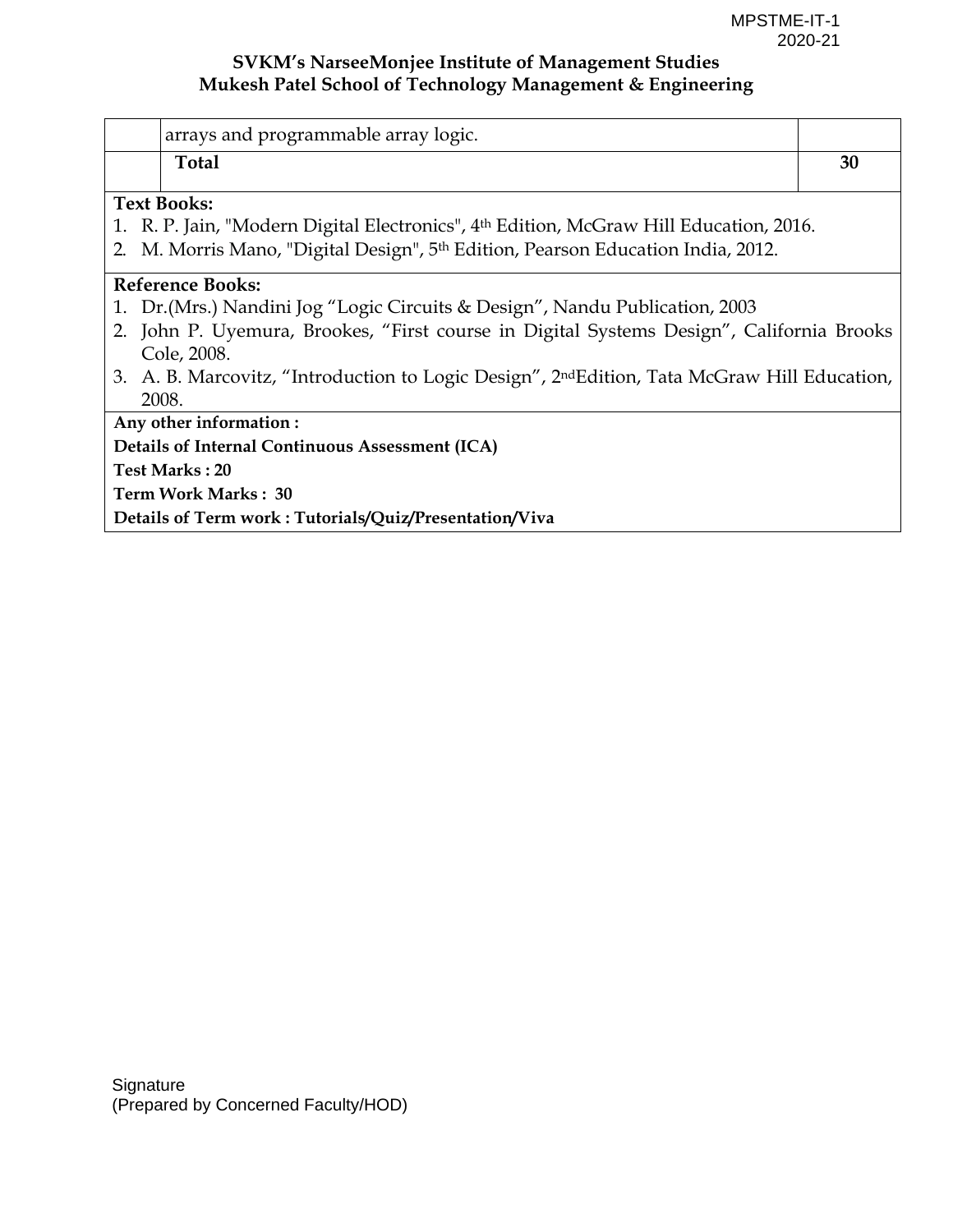|                                | Program: B. Tech. Information Technology                                                                                                                                                                                                | Semester: III                          |                |                                                                                                                                                                                                                                                            |                       |                                                                                  |  |
|--------------------------------|-----------------------------------------------------------------------------------------------------------------------------------------------------------------------------------------------------------------------------------------|----------------------------------------|----------------|------------------------------------------------------------------------------------------------------------------------------------------------------------------------------------------------------------------------------------------------------------|-----------------------|----------------------------------------------------------------------------------|--|
|                                | Course/Module:<br>Data Structures and Algorithms                                                                                                                                                                                        |                                        |                |                                                                                                                                                                                                                                                            | Module Code:BTIT03103 |                                                                                  |  |
|                                | <b>Evaluation Scheme</b><br><b>Teaching Scheme</b>                                                                                                                                                                                      |                                        |                |                                                                                                                                                                                                                                                            |                       |                                                                                  |  |
| Lecture<br>(Hours<br>per week) | Practical<br>(Hours<br>per week)                                                                                                                                                                                                        | <b>Tutorial</b><br>(Hours per<br>week) | Credit         | <b>Internal Continuous</b><br>Assessment (ICA)<br>(Marks - 50)                                                                                                                                                                                             |                       | <b>Term End</b><br><b>Examinations (TEE)</b><br>(Marks-100<br>in Question Paper) |  |
| $\overline{2}$                 | 2                                                                                                                                                                                                                                       |                                        | $\overline{4}$ | Marks Scaled to 50                                                                                                                                                                                                                                         | Marks Scaled to 50    |                                                                                  |  |
|                                | Pre-requisite: Programming for Problem Solving                                                                                                                                                                                          |                                        |                |                                                                                                                                                                                                                                                            |                       |                                                                                  |  |
|                                | Objectives:                                                                                                                                                                                                                             |                                        |                |                                                                                                                                                                                                                                                            |                       |                                                                                  |  |
| $\bullet$                      |                                                                                                                                                                                                                                         |                                        |                | To introduce students to both data structures and algorithm design.                                                                                                                                                                                        |                       |                                                                                  |  |
|                                |                                                                                                                                                                                                                                         |                                        |                | To discuss different data structures to represent real world problems.                                                                                                                                                                                     |                       |                                                                                  |  |
| $\bullet$                      |                                                                                                                                                                                                                                         |                                        |                | To study various ways to design algorithms to solve the problems.                                                                                                                                                                                          |                       |                                                                                  |  |
| <b>Outcomes:</b>               |                                                                                                                                                                                                                                         |                                        |                |                                                                                                                                                                                                                                                            |                       |                                                                                  |  |
|                                | After completion of the course, students would be able to:                                                                                                                                                                              |                                        |                |                                                                                                                                                                                                                                                            |                       |                                                                                  |  |
|                                |                                                                                                                                                                                                                                         |                                        |                | 1. Understand the concepts of data structure and their basic usability in different                                                                                                                                                                        |                       |                                                                                  |  |
|                                | applications.                                                                                                                                                                                                                           |                                        |                |                                                                                                                                                                                                                                                            |                       |                                                                                  |  |
| 2.                             |                                                                                                                                                                                                                                         |                                        |                | Implement various data structure such as stacks, queues, trees and graphs to solve                                                                                                                                                                         |                       |                                                                                  |  |
|                                | various computing problems.                                                                                                                                                                                                             |                                        |                |                                                                                                                                                                                                                                                            |                       |                                                                                  |  |
| 3.                             |                                                                                                                                                                                                                                         |                                        |                | Analyze various searching and sorting algorithms based on their time complexity.                                                                                                                                                                           |                       |                                                                                  |  |
| 4.                             |                                                                                                                                                                                                                                         |                                        |                | Understand the characteristics of Divide & conquer, greedyand dynamic programming                                                                                                                                                                          |                       |                                                                                  |  |
|                                | approach used to solve real world problems.                                                                                                                                                                                             |                                        |                |                                                                                                                                                                                                                                                            |                       |                                                                                  |  |
|                                | <b>Detailed Syllabus:</b>                                                                                                                                                                                                               |                                        |                |                                                                                                                                                                                                                                                            |                       |                                                                                  |  |
| Unit                           | Description                                                                                                                                                                                                                             |                                        |                |                                                                                                                                                                                                                                                            |                       | Duration                                                                         |  |
|                                | of Files, Operations with files, types of files.                                                                                                                                                                                        |                                        |                | 1. <b>Introduction to Data Structure:</b> Types of Data Structure, Abstract data types, Concept                                                                                                                                                            |                       | $\overline{2}$                                                                   |  |
| 2.                             |                                                                                                                                                                                                                                         |                                        |                | <b>Arrays:</b> Types: Liner arrays, Multidimensional Arrays, Pointer Arrays. Operations<br>on arrays: Traversing, Inserting, Deleting elements from an array.                                                                                              |                       | $\overline{2}$                                                                   |  |
| 3.                             | Linked list: Representation, Linked list vs. Arrays, Operations on Linked list:<br>4<br>Insertion Deletion, Traversing, Searching, Types of Linked list, Garbage Collection,<br>Applications of Linked lists: Evaluation of Polynomials |                                        |                |                                                                                                                                                                                                                                                            |                       |                                                                                  |  |
| 4.                             |                                                                                                                                                                                                                                         |                                        |                | Stacks: Array representation of Stack, Linked representation of Stack, Applications<br>of Stacks: Evaluation of Arithmetic expressions, Tower of Hanoi                                                                                                     |                       | $\overline{2}$                                                                   |  |
| 5.                             | <b>Queues:</b> Array and Linked Representation of Queues, Types of Queues: Deques,<br>$\overline{2}$<br>Priority Queue, Applications of Queues (Any two - Ex: Scheduling, Buffering)                                                    |                                        |                |                                                                                                                                                                                                                                                            |                       |                                                                                  |  |
|                                | <b>Binary Search Tree</b>                                                                                                                                                                                                               |                                        |                | 6. Trees: Terminology, Binary Tree representation, Operations on Binary trees, Binary<br>tree traversals, Types of Binary Trees: Left & Right skewed, Complete, Extended,<br>Threaded, Expression and Multiway search trees, Applications of Binary trees: |                       | 5                                                                                |  |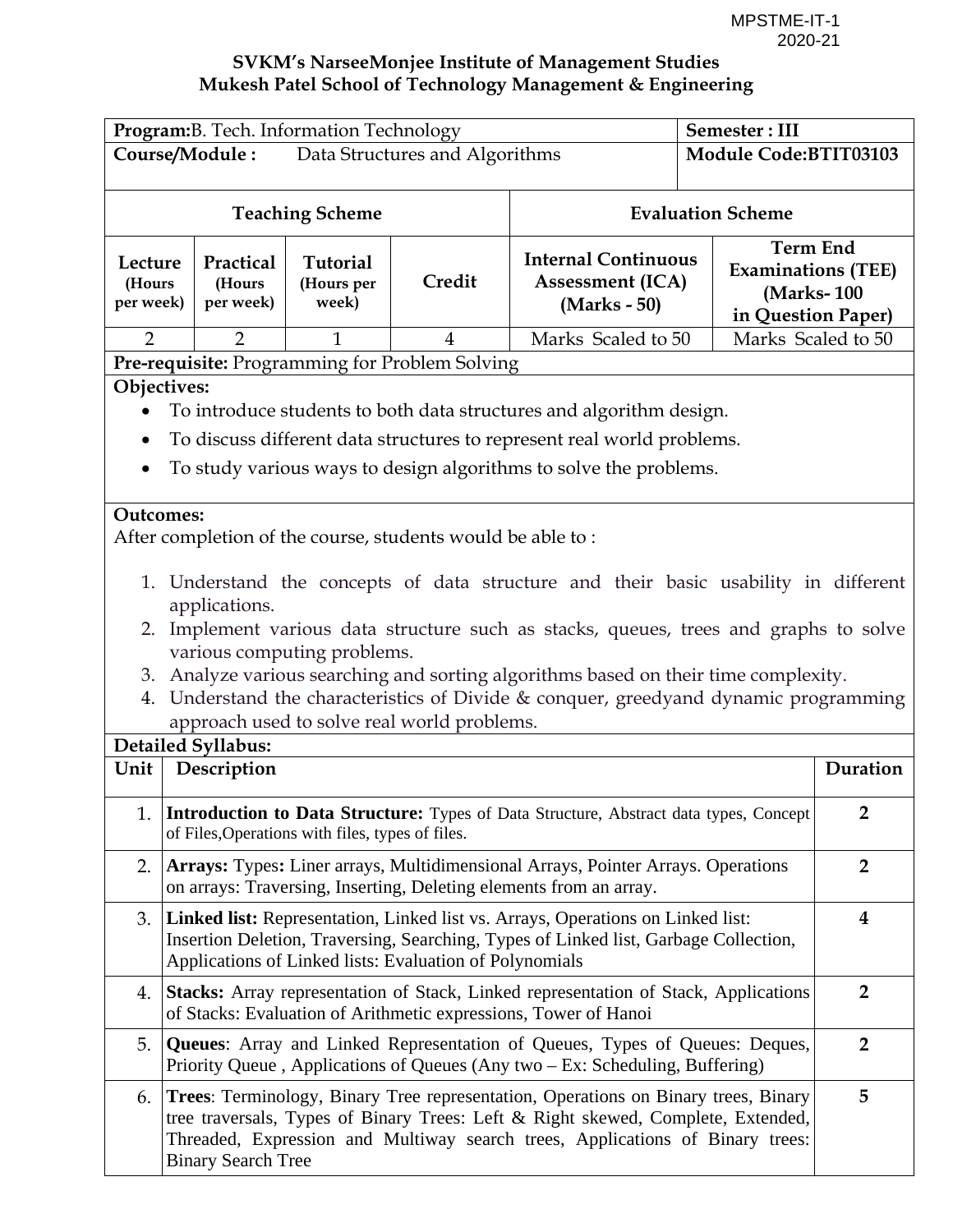| 7.   | Graph: Introduction, Definition, Graph Representations Graph traversal: Depth First<br>Search and Breadth First search, Applications of Graphs: Shortest Path Algorithm -<br>Dijkstra's, Minimum Spanning tree – Prim's & Kruskal's Algorithms. | $\overline{3}$ |  |  |  |
|------|-------------------------------------------------------------------------------------------------------------------------------------------------------------------------------------------------------------------------------------------------|----------------|--|--|--|
| 8.   | Introduction to analysis of algorithm: Design and analysis fundamentals,<br>Performance analysis: Space and time complexity, Growth of function - Big-Oh,<br>Omega, Theta notation.                                                             | $\overline{2}$ |  |  |  |
| 9.   | Searching Techniques: Efficiency considerations in searching, Basic Searching<br>Techniques- Sequential search, Indexed sequential search, Binary search, Binary<br>search tree, Hashing.                                                       | 3              |  |  |  |
|      | 10. Sorting Techniques: Efficiency considerations in sorting, Basicsorting techniques-<br>Bubble sort, Binary tree sort, Heap sort, Shell sort, Bucket sort, Radix sort.                                                                        | 3              |  |  |  |
|      | 11. Introduction: Divide and Conquer, Greedy technique, dynamic programming                                                                                                                                                                     | $\overline{2}$ |  |  |  |
|      | <b>Total</b>                                                                                                                                                                                                                                    | 30             |  |  |  |
| 2014 | 1. Fundamentals of Data Structures in C - Ellis Horowitz and SartajSahni, 2nd edition,<br>Universities Press, 2014<br>2. Data Structures - Seymour Lipschutz, Schaum's Outlines, Revised 1st edition, McGraw Hill,                              |                |  |  |  |
|      | Reference Books:                                                                                                                                                                                                                                |                |  |  |  |
|      | 1. Data Structures: A Pseudo-code approach with C -Gilberg&Forouzan, 2nd edition, Cengage<br>Learning, 2014.                                                                                                                                    |                |  |  |  |
|      | 2. Data Structures using C, , ReemaThareja, 3rd edition Oxford press, 2012.<br>3. An Introduction to Data Structures with Applications- Jean-Paul Tremblay & Paul G.<br>Sorenson, 2nd Edition, McGraw Hill, 2013.                               |                |  |  |  |
|      | 4. Thomas H. Cormen, Charles E., Leiserson, Ronald L. Rivest, "Introduction to Algorithms",<br>MIT Press, 3rd edition, 2009.                                                                                                                    |                |  |  |  |
|      | Any other information:                                                                                                                                                                                                                          |                |  |  |  |
|      | <b>Details of Internal Continuous Assessment (ICA)</b>                                                                                                                                                                                          |                |  |  |  |
|      | <b>Test Marks: 20</b>                                                                                                                                                                                                                           |                |  |  |  |
|      | Term Work Marks: 30<br>Details of Term work: Lab work/Quiz/Assignment/Presentation/Viva                                                                                                                                                         |                |  |  |  |
|      |                                                                                                                                                                                                                                                 |                |  |  |  |

**Signature** (Prepared by Concerned Faculty/HOD)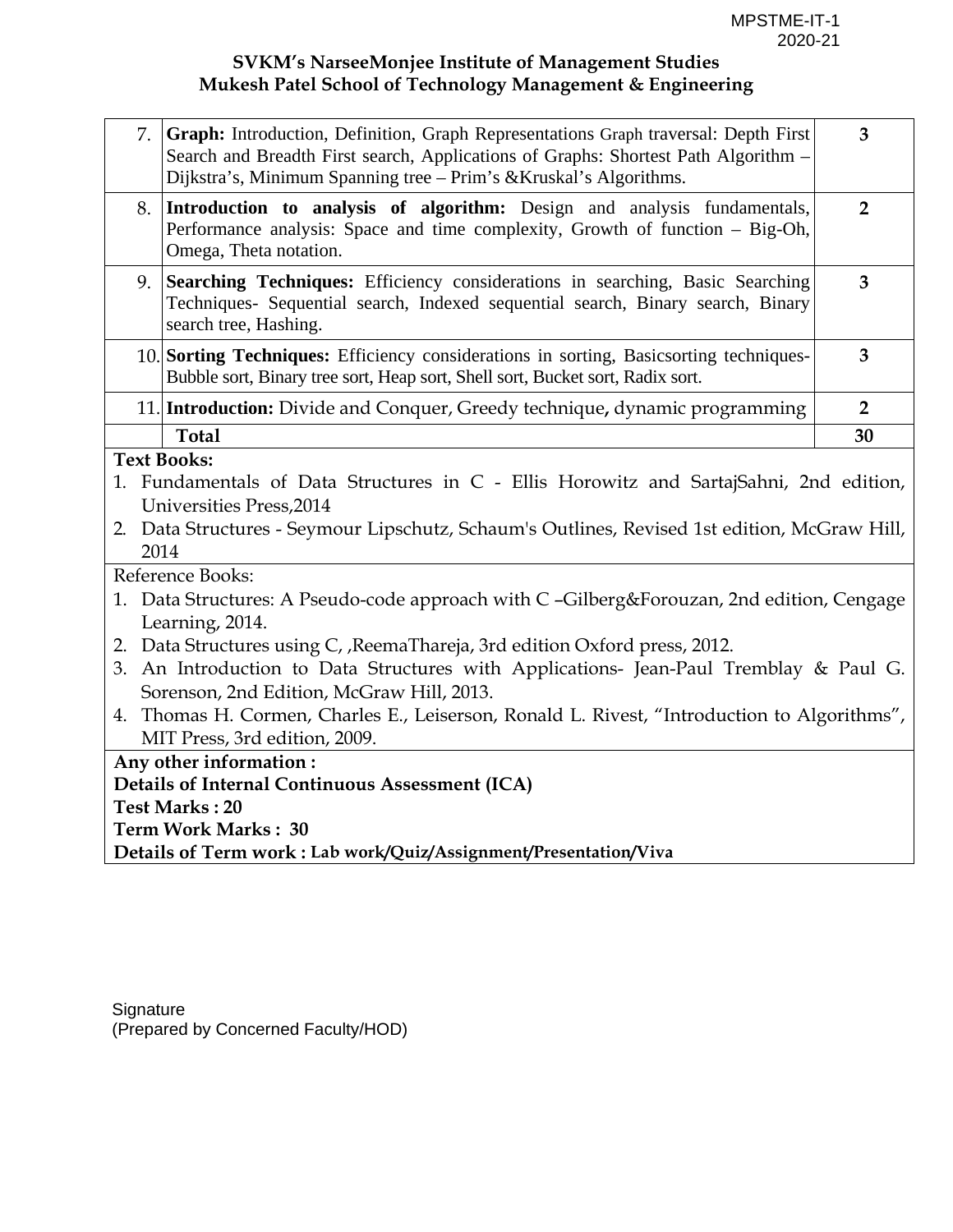| Program: B. Tech. (Information Technology)                                                                                                                                                                                                                                                                                                                                                                                                            |                                                                                                                                                                                                                                                                                                                                                                              |                                        | <b>Semester:III</b>      |                                                                                                                                       |                                      |                    |          |
|-------------------------------------------------------------------------------------------------------------------------------------------------------------------------------------------------------------------------------------------------------------------------------------------------------------------------------------------------------------------------------------------------------------------------------------------------------|------------------------------------------------------------------------------------------------------------------------------------------------------------------------------------------------------------------------------------------------------------------------------------------------------------------------------------------------------------------------------|----------------------------------------|--------------------------|---------------------------------------------------------------------------------------------------------------------------------------|--------------------------------------|--------------------|----------|
| <b>Course/Module:</b> Database Management Systems                                                                                                                                                                                                                                                                                                                                                                                                     |                                                                                                                                                                                                                                                                                                                                                                              | Module Code:BTIT03105                  |                          |                                                                                                                                       |                                      |                    |          |
| <b>Teaching Scheme</b>                                                                                                                                                                                                                                                                                                                                                                                                                                |                                                                                                                                                                                                                                                                                                                                                                              |                                        | <b>Evaluation Scheme</b> |                                                                                                                                       |                                      |                    |          |
| Lecture<br>(Hours<br>per week)                                                                                                                                                                                                                                                                                                                                                                                                                        | Practical<br>(Hours per<br>week)                                                                                                                                                                                                                                                                                                                                             | <b>Tutorial</b><br>(Hours per<br>week) | Credit                   | <b>Term End</b><br><b>Internal Continuous</b><br><b>Examinations (TEE)</b><br><b>Assessment (ICA)</b><br>(Marks-100<br>$(Marks - 50)$ |                                      | in Question Paper) |          |
| 3                                                                                                                                                                                                                                                                                                                                                                                                                                                     | $\overline{2}$                                                                                                                                                                                                                                                                                                                                                               | $\theta$                               | $\overline{4}$           |                                                                                                                                       | Marks Scaled to 50                   | Marks Scaled to 50 |          |
| Pre-requisite:                                                                                                                                                                                                                                                                                                                                                                                                                                        |                                                                                                                                                                                                                                                                                                                                                                              |                                        |                          |                                                                                                                                       |                                      |                    |          |
|                                                                                                                                                                                                                                                                                                                                                                                                                                                       | Programming for Problem Solving                                                                                                                                                                                                                                                                                                                                              |                                        |                          |                                                                                                                                       |                                      |                    |          |
| Objectives:                                                                                                                                                                                                                                                                                                                                                                                                                                           | To provide knowledge of relational database management systems, design database                                                                                                                                                                                                                                                                                              |                                        |                          |                                                                                                                                       |                                      |                    |          |
|                                                                                                                                                                                                                                                                                                                                                                                                                                                       | management and their implementation                                                                                                                                                                                                                                                                                                                                          |                                        |                          |                                                                                                                                       |                                      |                    |          |
| <b>Outcomes:</b>                                                                                                                                                                                                                                                                                                                                                                                                                                      |                                                                                                                                                                                                                                                                                                                                                                              |                                        |                          |                                                                                                                                       |                                      |                    |          |
|                                                                                                                                                                                                                                                                                                                                                                                                                                                       | After completion of the course, students would be able to:                                                                                                                                                                                                                                                                                                                   |                                        |                          |                                                                                                                                       |                                      |                    |          |
| ٠                                                                                                                                                                                                                                                                                                                                                                                                                                                     | Design database model for the given application scenario                                                                                                                                                                                                                                                                                                                     |                                        |                          |                                                                                                                                       |                                      |                    |          |
| $\bullet$                                                                                                                                                                                                                                                                                                                                                                                                                                             | Apply SQL for the various database operations.                                                                                                                                                                                                                                                                                                                               |                                        |                          |                                                                                                                                       |                                      |                    |          |
| $\bullet$                                                                                                                                                                                                                                                                                                                                                                                                                                             | Apply normalization to improve logical database design                                                                                                                                                                                                                                                                                                                       |                                        |                          |                                                                                                                                       |                                      |                    |          |
|                                                                                                                                                                                                                                                                                                                                                                                                                                                       | Understand concepts related to database transactions, indexing, hashing and                                                                                                                                                                                                                                                                                                  |                                        |                          |                                                                                                                                       |                                      |                    |          |
|                                                                                                                                                                                                                                                                                                                                                                                                                                                       | concurrency.<br><b>Detailed Syllabus:</b>                                                                                                                                                                                                                                                                                                                                    |                                        |                          |                                                                                                                                       |                                      |                    |          |
|                                                                                                                                                                                                                                                                                                                                                                                                                                                       |                                                                                                                                                                                                                                                                                                                                                                              |                                        |                          |                                                                                                                                       |                                      |                    |          |
| Unit                                                                                                                                                                                                                                                                                                                                                                                                                                                  | Description                                                                                                                                                                                                                                                                                                                                                                  |                                        |                          |                                                                                                                                       |                                      |                    | Duration |
| $\mathbf{1}$<br><b>Introduction to Database concepts:</b><br>Introduction to Data Processing, Overview of files systems, drawback of<br>file systems, purpose of database system, concept of a database, database<br>system vs file system, view of data, data models, database languages,<br>database users and administrator, transaction management, database<br>system structure, Challenges in building a DBMS, Various components of<br>a DBMS. |                                                                                                                                                                                                                                                                                                                                                                              |                                        |                          |                                                                                                                                       | $\overline{\mathbf{4}}$              |                    |          |
| $\overline{2}$<br>E/R Model:<br>$\overline{\mathbf{4}}$<br>Conceptual data modelling - motivation, Entities, Entity types, Various<br>types of attributes, Relationships, Relationship types, E/R diagram<br>notation, extended ER features, Examples.                                                                                                                                                                                                |                                                                                                                                                                                                                                                                                                                                                                              |                                        |                          |                                                                                                                                       |                                      |                    |          |
| 3                                                                                                                                                                                                                                                                                                                                                                                                                                                     | <b>Relational Data Model:</b><br>Concept of relation, Notion of primary and secondary keys, foreign keys,<br>structure of relational database, Relational algebra operators: Selection,<br>Projection, Cross product, Various types of joins, Division, Example<br>queries,<br>Tuple<br>Converting the database specification in $E/R$ notation to the relational<br>schema. |                                        |                          |                                                                                                                                       | relation calculus, Domain relational | calculus,          | 10       |
| 4                                                                                                                                                                                                                                                                                                                                                                                                                                                     | Structured Query Language (SQL): Background, basic structure, set<br>operations, aggregate functions, NULL values, nested queries, views,                                                                                                                                                                                                                                    |                                        |                          |                                                                                                                                       |                                      |                    | 8        |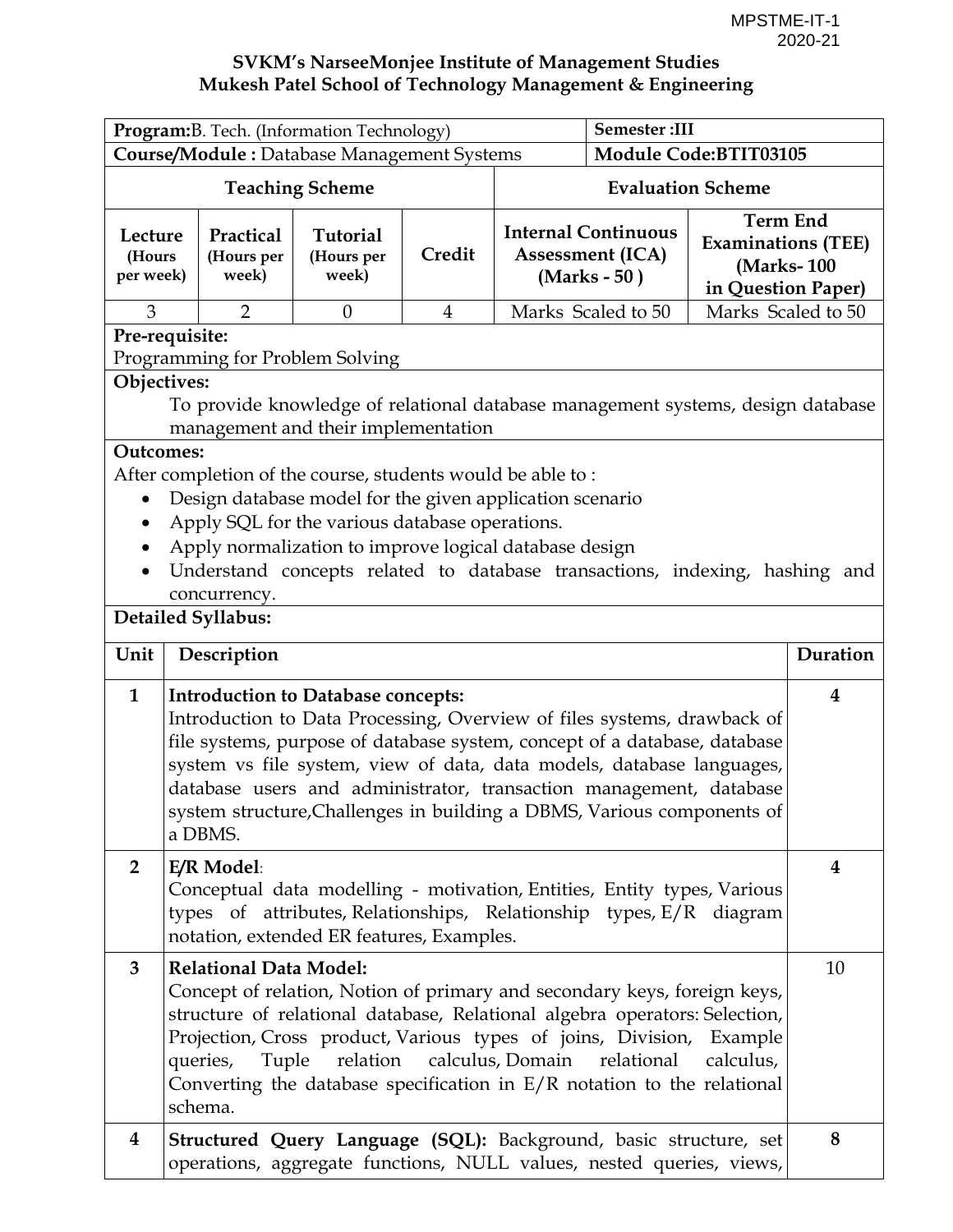|   | complex queries, database modification, DDL, embedded SQL, stored<br>procedures and functions, dynamic SQL featured                                                                                                                                                                                                  |    |
|---|----------------------------------------------------------------------------------------------------------------------------------------------------------------------------------------------------------------------------------------------------------------------------------------------------------------------|----|
| 5 | Integrity and Security: Domain constrains, referential integrity, assertions,<br>triggers and assertions in SQL, security and authorization in SQL                                                                                                                                                                   | 4  |
| 6 | Relational Database Design: Features of good relational database design,<br>atomic domains and first normal form, decomposition using functional<br>dependencies, functional dependency theory, normalization,<br>decomposition, first normal to fifth normal forms, BCNF, pitfall in<br>relational-database design. | 4  |
| 7 | Indexing and Hashing: File organizations , Basic concepts, ordered indices<br>- dense, sparse index, multilevel indices, static hashing, dynamic hashing,<br>comparison of indexing and hashing, indexing in SQL                                                                                                     | 4  |
| 8 | Transactions: Basic concept of transaction, state of a transaction,<br>implementation of atomicity and durability, concurrent executions,<br>serializability, recoverability, implementation of isolation, transaction in<br>SQL                                                                                     | 4  |
| 9 | Case Study: Conceptual and database design for students examination<br>system and students admission (to an institute) system. Banking,<br>Reservation management systems                                                                                                                                            | 3  |
|   | <b>Total</b>                                                                                                                                                                                                                                                                                                         | 45 |

### **Text Books:**

- 1. Hennery Korth and Abraham Silberschatz, "Database System Concepts", McGrow Hill, 6th Edition, 2013
- 2. Elmarsi and Navathe, "Fundamentals of Database Design", Addison Wesley 7th Edition, 2017
- 3. Coronel Morris Rob, "Database Principles Fundamentals of Design Implementation and Management", Cengage Learning, 10th Edition, 2014

# **Reference Books:**

- 1. Bipin Desai, "An introduction to Database System", Galgotia Publication Ltd, 2nd Edition,
- 2. C.J. Date, "an introduction to Database System", Addison Wesley, 8th Edition
- 3. Ivan Bayross, "Oracle Developer suit 10g", BPB, 2008
- 4. George Koch, "Oracle9i the complete reference", Tata McGraw Hill, 2002
- 5. A.Hoffer, "Modern Database System", Pearson Education, 2017
- 6. R. Ramakrishnan, "Database Management System", McGraw Hill, 3rd Edition, 2014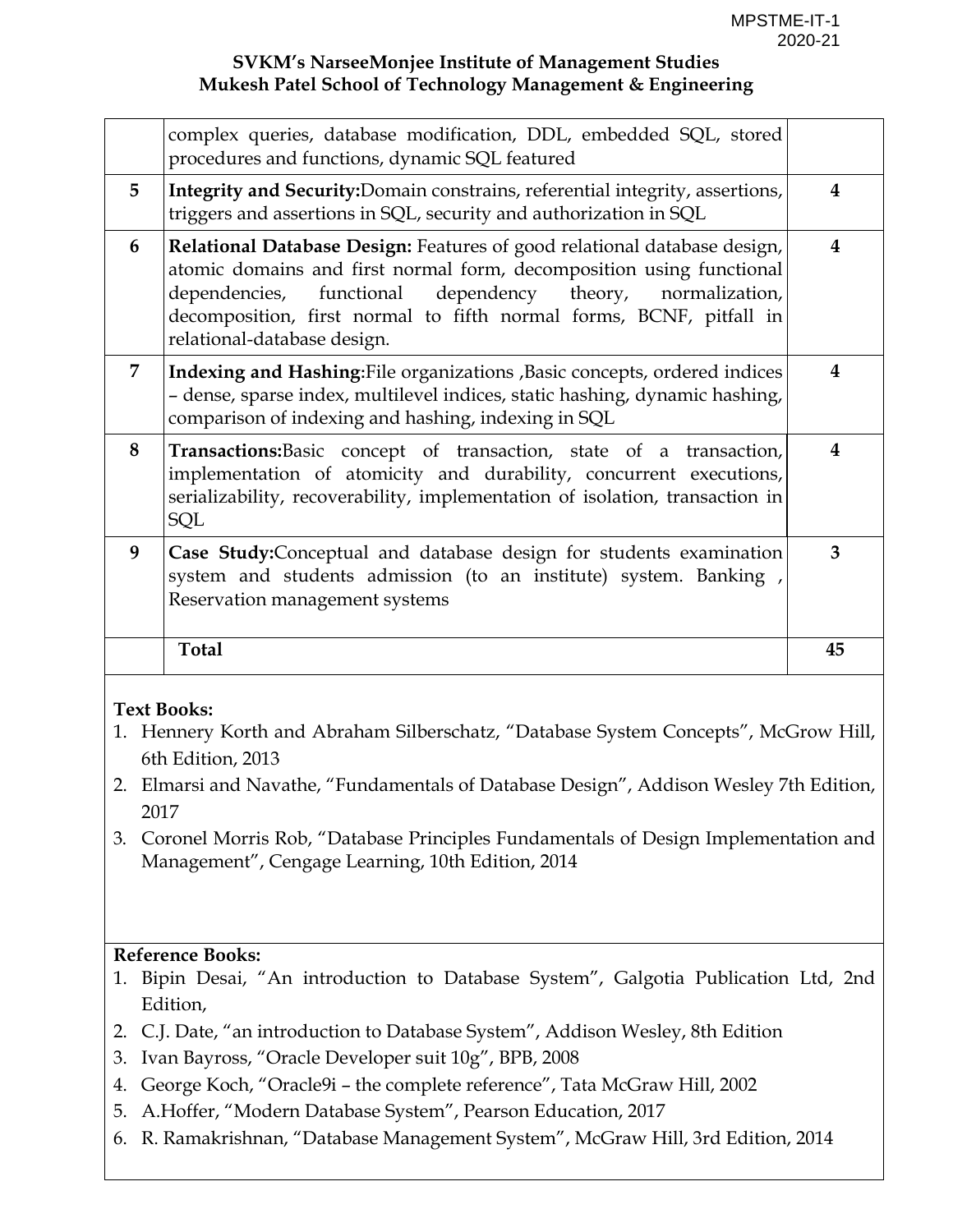**Any other information : Details of Internal Continuous Assessment (ICA) Test Marks :20 Term Work Marks : 30 Details of Term work : Tutorials/Quiz/Presentation/Viva** 

**Signature** (Prepared by Concerned Faculty/HOD)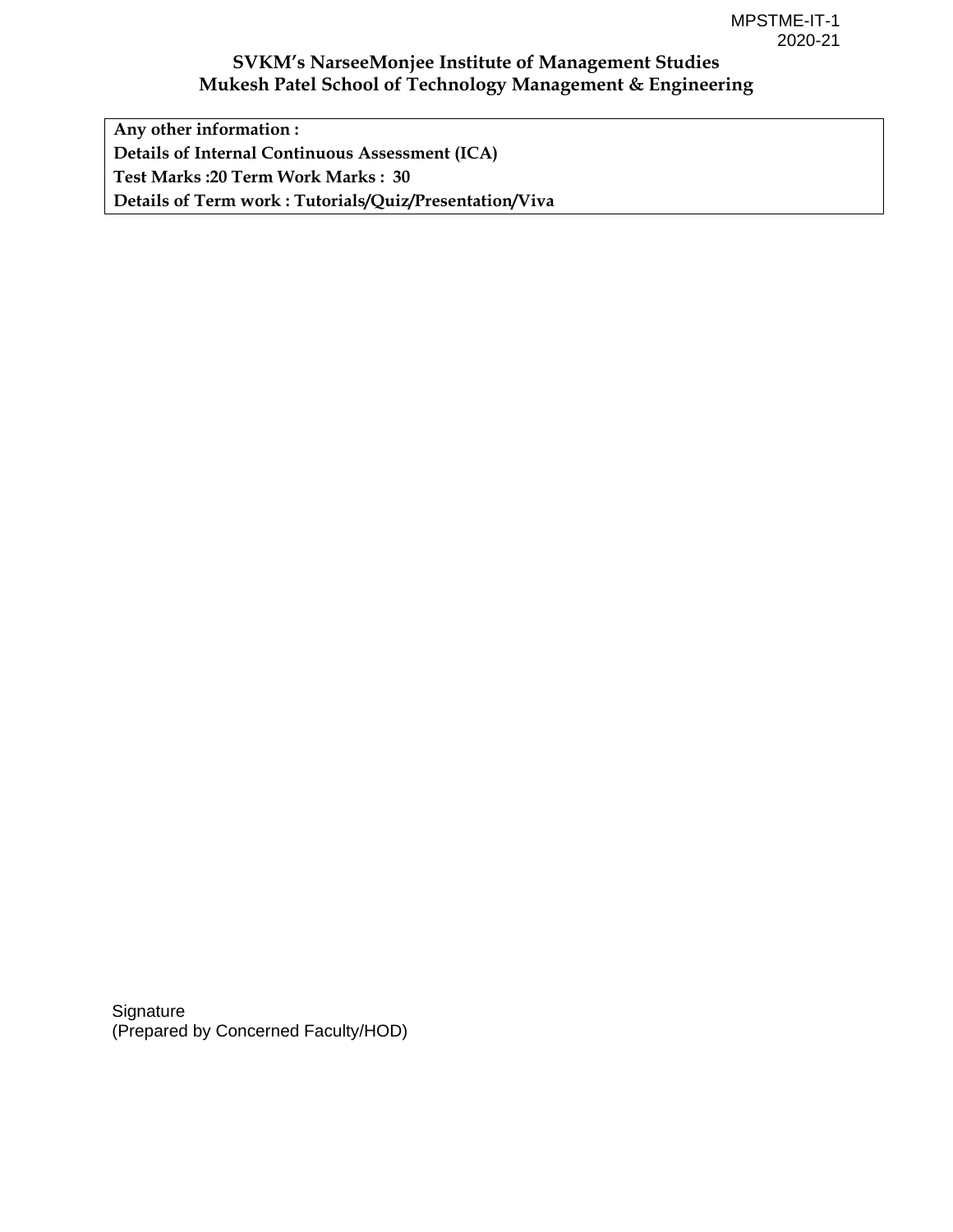| Program: B. Tech. (Information Technology)                                                                                                                                                                                                                                                                                                                                                                                                                                                                                                                                                                                                                                                                                                                                                                                                                                                              |                                                                                  |                                 |                                                |                                                                          | <b>Semester: III</b>  |          |  |  |  |                                                                                 |
|---------------------------------------------------------------------------------------------------------------------------------------------------------------------------------------------------------------------------------------------------------------------------------------------------------------------------------------------------------------------------------------------------------------------------------------------------------------------------------------------------------------------------------------------------------------------------------------------------------------------------------------------------------------------------------------------------------------------------------------------------------------------------------------------------------------------------------------------------------------------------------------------------------|----------------------------------------------------------------------------------|---------------------------------|------------------------------------------------|--------------------------------------------------------------------------|-----------------------|----------|--|--|--|---------------------------------------------------------------------------------|
| <b>Course/Module: Web Programming</b>                                                                                                                                                                                                                                                                                                                                                                                                                                                                                                                                                                                                                                                                                                                                                                                                                                                                   |                                                                                  |                                 |                                                |                                                                          | Module Code:BTIT03010 |          |  |  |  |                                                                                 |
| <b>Teaching Scheme</b>                                                                                                                                                                                                                                                                                                                                                                                                                                                                                                                                                                                                                                                                                                                                                                                                                                                                                  |                                                                                  |                                 |                                                | <b>Evaluation Scheme</b>                                                 |                       |          |  |  |  |                                                                                 |
| Lecture<br>(Hours<br>per week)                                                                                                                                                                                                                                                                                                                                                                                                                                                                                                                                                                                                                                                                                                                                                                                                                                                                          | Practical(<br>Hours per<br>week)                                                 | Tutorial(H<br>ours per<br>week) | Credit                                         | <b>Internal</b><br>Continuous<br><b>Assessment (ICA)</b><br>(Marks - 50) |                       |          |  |  |  | <b>Term End</b><br>Examinations<br>(TEE)<br>(Marks-100<br>in Question<br>Paper) |
| $\mathbf{1}$                                                                                                                                                                                                                                                                                                                                                                                                                                                                                                                                                                                                                                                                                                                                                                                                                                                                                            | $\overline{4}$                                                                   | $\theta$                        | 3                                              | Marks Scaled to 50                                                       |                       |          |  |  |  |                                                                                 |
|                                                                                                                                                                                                                                                                                                                                                                                                                                                                                                                                                                                                                                                                                                                                                                                                                                                                                                         |                                                                                  |                                 | Pre-requisite: Programming for Problem Solving |                                                                          |                       |          |  |  |  |                                                                                 |
| Objectives:<br>1. A student would be able to make their projects as an applications which can serve the<br>solutions to different problems.<br>It would also help the students during their jobs to understand the organization's need<br>2.<br>and creating modules which would be required to be available on global net as an online<br>application.<br><b>Outcomes:</b><br>After completion of the course, students would be able to:<br>Understand different architectural components used in web development.<br>$\bullet$<br>Design User Interface using HTML,CSS and Java Script.<br>Design dynamic web sites using client side, server side technologies for<br>$\bullet$<br>implementing database connectivity and session management.<br>Use content management tools and frameworks to implement user friendly and<br>$\bullet$<br>secure web based solutions for domain specific problems. |                                                                                  |                                 |                                                |                                                                          |                       |          |  |  |  |                                                                                 |
| Unit                                                                                                                                                                                                                                                                                                                                                                                                                                                                                                                                                                                                                                                                                                                                                                                                                                                                                                    | Description                                                                      |                                 |                                                |                                                                          |                       | Duration |  |  |  |                                                                                 |
| Mark-up languages: HTML:<br>$\mathbf{1}$<br>$\mathbf{1}$<br><b>Introduction to HTML</b><br><b>Basic Tags</b><br>Attributes<br>٠<br>Heading<br>$\bullet$<br>Paragraphs<br>Formatting<br>Links<br>$\bullet$                                                                                                                                                                                                                                                                                                                                                                                                                                                                                                                                                                                                                                                                                               |                                                                                  |                                 |                                                |                                                                          |                       |          |  |  |  |                                                                                 |
| $\overline{2}$<br>٠                                                                                                                                                                                                                                                                                                                                                                                                                                                                                                                                                                                                                                                                                                                                                                                                                                                                                     | <b>Understand the Forms</b><br><b>Styles</b><br>Links<br>Images<br><b>Tables</b> |                                 |                                                |                                                                          |                       | 1        |  |  |  |                                                                                 |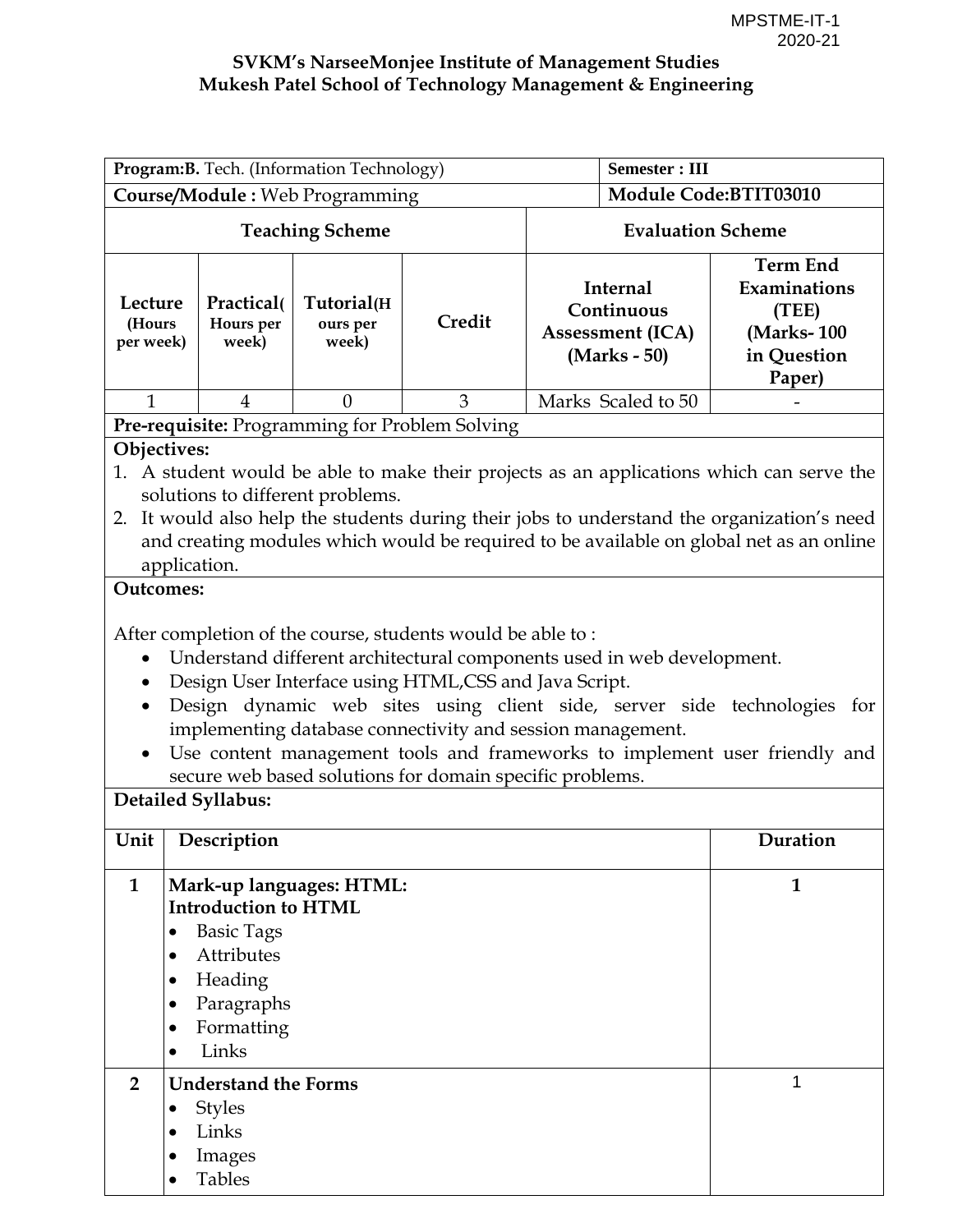|                | List<br>$\bullet$<br>Forms<br>$\bullet$                                                                                                                                                                                                                                                                                    |   |
|----------------|----------------------------------------------------------------------------------------------------------------------------------------------------------------------------------------------------------------------------------------------------------------------------------------------------------------------------|---|
| $\mathbf{3}$   | <b>Frames and different Layouts</b><br>Layouts<br>$\bullet$<br>Colours<br>$\bullet$<br>Font<br>$\bullet$<br>Entities<br>٠<br>Head<br>٠<br><b>URLS</b><br>٠                                                                                                                                                                 | 1 |
| $\bf{4}$       | <b>Cascading Style Sheet:</b><br><b>Introduction to Styles</b><br><b>Inline Styles</b><br>$\bullet$<br>Embedded Style Sheets,<br>$\bullet$<br><b>Conflicting Styles</b><br>٠<br><b>Linking External Style Sheets</b><br>$\bullet$<br>User Style Sheets.<br>٠<br>Divisions<br>$\bullet$                                     | 1 |
| 5              | <b>Introduce Different Box Model</b><br>Content<br>$\bullet$<br>Padding<br>٠<br>Margin<br>$\bullet$<br>Border<br>$\bullet$                                                                                                                                                                                                 | 1 |
| 6              | <b>CSS Elements</b><br>Positioning<br>٠<br>Elements<br>$\bullet$<br>Backgrounds<br>$\bullet$<br>Dimensions<br>٠<br><b>Text Flow</b><br>٠<br>Media Types<br>$\bullet$                                                                                                                                                       | 1 |
| $\overline{7}$ | XHTML:<br><b>Introduction to XHTML</b><br>Headings<br>$\bullet$<br>Linking<br>$\bullet$<br>Images<br>٠<br>Lists<br>$\bullet$<br><b>Special Characters</b><br>$\bullet$<br><b>Horizontal Rules</b><br>$\bullet$<br><b>Internal Linking</b><br>٠<br>Meta Elements<br>$\bullet$<br>Forms<br>$\bullet$<br>Tables.<br>$\bullet$ | 1 |
| 8              | Java Script:                                                                                                                                                                                                                                                                                                               | 1 |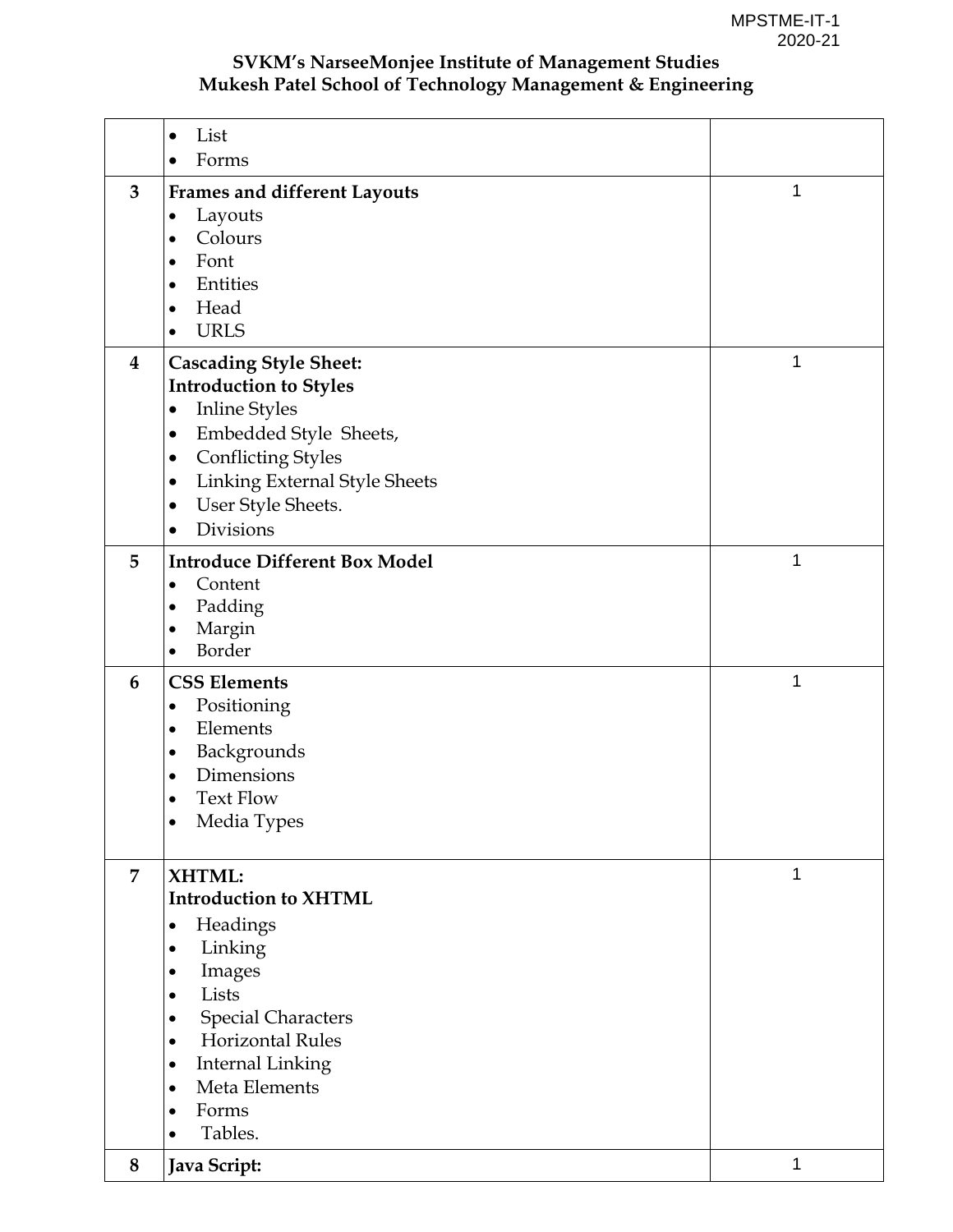|    | Introduction                              |                |
|----|-------------------------------------------|----------------|
|    | Decision Making,                          |                |
|    | <b>Control Statements</b>                 |                |
|    | Loops                                     |                |
|    | If else<br>$\bullet$                      |                |
| 9  | <b>Functions and Arrays</b>               | 1              |
|    | Functions call<br>$\bullet$               |                |
|    | Function return                           |                |
|    | Objects                                   |                |
|    | Arrays                                    |                |
| 10 | Java script Event Handling                | 1              |
|    | OnChange()<br>$\bullet$                   |                |
|    | Onclick()                                 |                |
|    | OnMouseOver()                             |                |
|    | OnMouseOut()                              |                |
|    | Onkeydown()                               |                |
|    | OnLoad()                                  |                |
| 11 | PHP:                                      | 1              |
|    | <b>Introduction and Control statement</b> |                |
|    | Variables/Echo                            |                |
|    | Data types                                |                |
|    | constants                                 |                |
|    | Decision<br>$\bullet$                     |                |
|    | Looping                                   |                |
| 12 | <b>Forms and Functions</b>                | 1              |
|    | PHP functions<br>$\bullet$                |                |
|    | Arrays                                    |                |
|    | Form Handling                             |                |
|    | Form validations<br>$\bullet$             |                |
|    | Cookies<br>$\bullet$                      |                |
|    | <b>Error Handling</b><br>$\bullet$        |                |
| 13 | MySql:                                    | $\overline{2}$ |
|    | <b>Introduction to Database</b>           |                |
|    | What is Mysql Database                    |                |
|    | Mysql connect                             |                |
|    | Mysql connection variables                |                |
|    | Create database<br>$\bullet$              |                |
|    | <b>Create Tables</b><br>$\bullet$         |                |
| 14 | <b>Database Queries</b>                   | 1              |
|    | Insert data                               |                |
|    | Select data                               |                |
|    | Delete data<br>$\bullet$                  |                |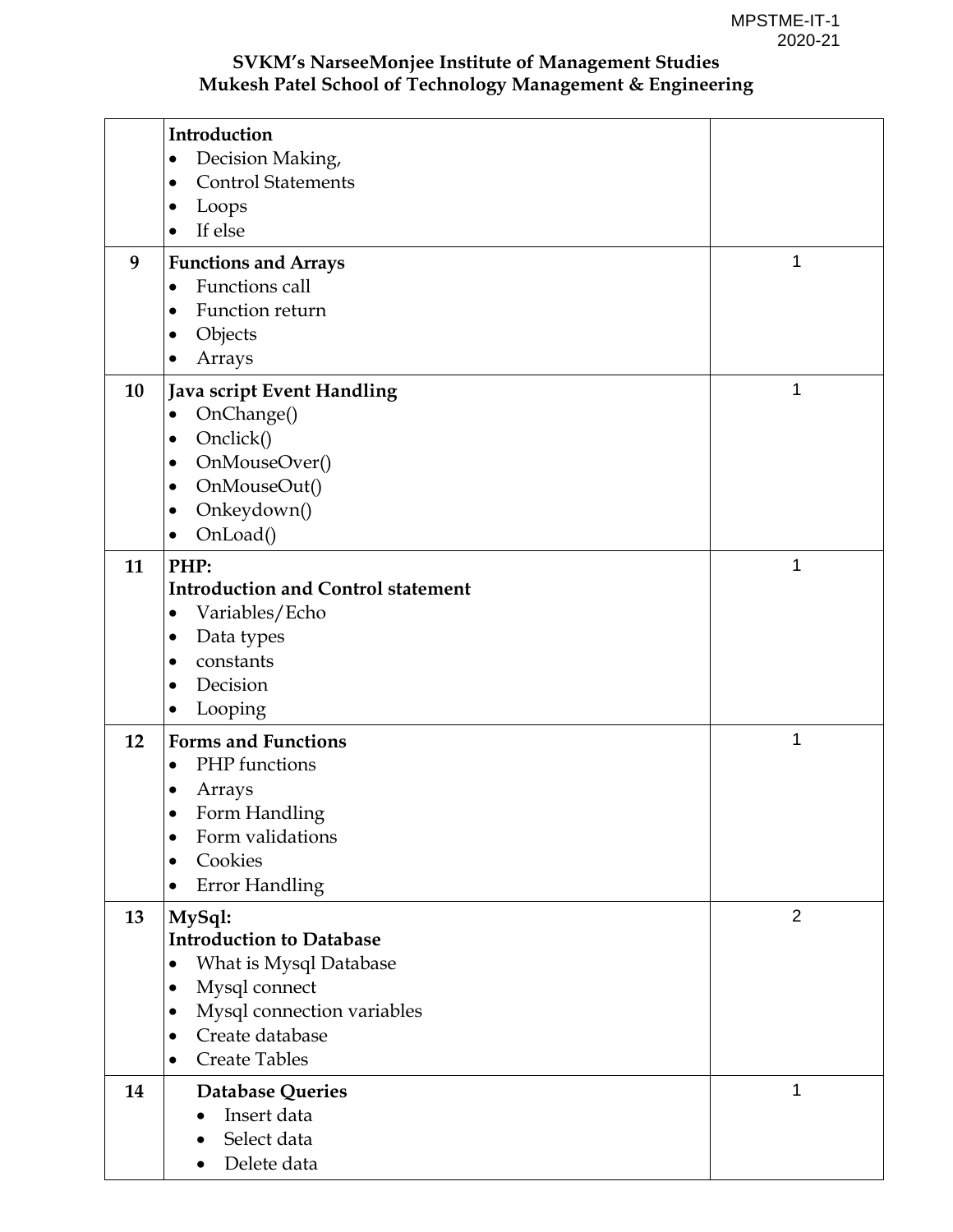| Update data<br>$\bullet$                                                                       |    |  |  |  |  |
|------------------------------------------------------------------------------------------------|----|--|--|--|--|
| Total:                                                                                         | 15 |  |  |  |  |
| <b>Text Books:</b>                                                                             |    |  |  |  |  |
| 1. Robert W. Sebesta, "Programming the World Wide Web", Pearson Education, 8th                 |    |  |  |  |  |
| Edition, 2015.                                                                                 |    |  |  |  |  |
| 2016, 2016. 2. Dietel&Dietel , "Internet and World Wide Web", Pearson Publication, 5th Edition |    |  |  |  |  |
| <b>Reference Books:</b>                                                                        |    |  |  |  |  |
| 1. AchyutGodbole, "Web Technologies", TMH, 2017.                                               |    |  |  |  |  |
| 2. Joel Sklar, et. al., "The Web Warrior Guide to Web Design Technologies", Cengage            |    |  |  |  |  |
| Learning, 5th Edition, 2015.                                                                   |    |  |  |  |  |
| 3. Luke Welling & Laura Thompson "PHP & MySQL Web Development", Developers                     |    |  |  |  |  |
| Library ,4th Edition ,2015.                                                                    |    |  |  |  |  |
| Any other information:                                                                         |    |  |  |  |  |
| Links to websites:                                                                             |    |  |  |  |  |
| https://www.w3schools.com/html/                                                                |    |  |  |  |  |
| https://www.tutorialspoint.com/web_developers_quide/<br>٠                                      |    |  |  |  |  |
| https://www.javatpoint.com/html-tutorial                                                       |    |  |  |  |  |
|                                                                                                |    |  |  |  |  |
| Details of Internal Continuous Assessment (ICA)                                                |    |  |  |  |  |
|                                                                                                |    |  |  |  |  |
| <b>Test Marks: 20</b>                                                                          |    |  |  |  |  |
| Term Work Marks: 30                                                                            |    |  |  |  |  |
| Details of Term work: Tutorials/Quiz/Presentation/Viva                                         |    |  |  |  |  |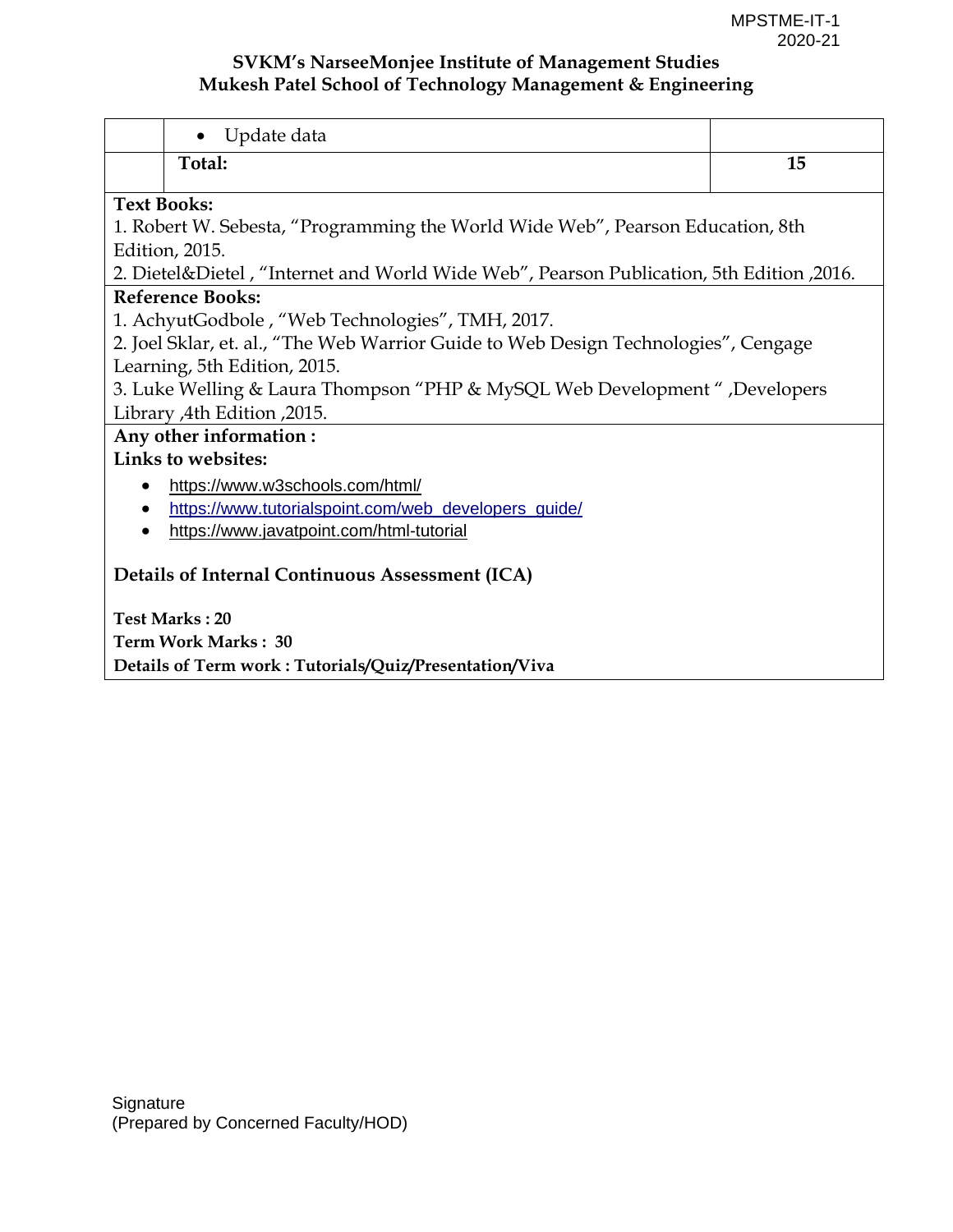4

### **SVKM's NarseeMonjee Institute of Management Studies Mukesh Patel School of Technology Management & Engineering**

| Program: B.Tech.(IT)<br>Semester: III                                                                                                                                                                                                                                                                                                                                                                                                                                                                                                                                                                                                                                                                                                                                                                                      |                                                          |                                 |                |                                                               |                                                                                                                                                                                                                          |          |
|----------------------------------------------------------------------------------------------------------------------------------------------------------------------------------------------------------------------------------------------------------------------------------------------------------------------------------------------------------------------------------------------------------------------------------------------------------------------------------------------------------------------------------------------------------------------------------------------------------------------------------------------------------------------------------------------------------------------------------------------------------------------------------------------------------------------------|----------------------------------------------------------|---------------------------------|----------------|---------------------------------------------------------------|--------------------------------------------------------------------------------------------------------------------------------------------------------------------------------------------------------------------------|----------|
|                                                                                                                                                                                                                                                                                                                                                                                                                                                                                                                                                                                                                                                                                                                                                                                                                            | <b>Course: Presentation and Communication Techniques</b> |                                 |                |                                                               | <b>Module Code: BTIT03011</b>                                                                                                                                                                                            |          |
| <b>Teaching Scheme</b><br><b>Evaluation Scheme</b>                                                                                                                                                                                                                                                                                                                                                                                                                                                                                                                                                                                                                                                                                                                                                                         |                                                          |                                 |                |                                                               |                                                                                                                                                                                                                          |          |
| Lecture<br>(Hours per<br>week)                                                                                                                                                                                                                                                                                                                                                                                                                                                                                                                                                                                                                                                                                                                                                                                             | Practical<br>(Hours<br>per week)                         | Tutorial<br>(Hours per<br>week) | Credit         | <b>Internal Continuous Assessment (ICA)</b><br>$(Marks - 50)$ |                                                                                                                                                                                                                          |          |
| 2                                                                                                                                                                                                                                                                                                                                                                                                                                                                                                                                                                                                                                                                                                                                                                                                                          |                                                          |                                 | $\overline{2}$ |                                                               | Marks Scaled to 50                                                                                                                                                                                                       |          |
|                                                                                                                                                                                                                                                                                                                                                                                                                                                                                                                                                                                                                                                                                                                                                                                                                            | Pre-requisite:NIL                                        |                                 |                |                                                               |                                                                                                                                                                                                                          |          |
| Objectives:<br>To impart an understanding of basic tenets of business communication that helps students<br>to effectively engage in organizational communication.<br>To develop in students an understanding of interpersonal communication challenges and<br>the ability to effectively overcome these challenges in an organizational context.<br>To develop leadership, team building and decision making skills which could be later<br>applied in a professional set up.<br>To impart technical writing skills towards designing and structuring persuasive technical<br>communication.<br>To build and strengthen presentation skills towards making impressive and persuasive<br>presentations.<br>To train the students for participating in group discussions, building Resume and facing<br>personal interviews. |                                                          |                                 |                |                                                               |                                                                                                                                                                                                                          |          |
| <b>Outcomes:</b><br>After completion of the course, students would be able to:<br>Understand and apply the postulates of technical writing in a formal set up<br>Apply fundamentals of business correspondence to create well-structured Resumes,<br>application letters, Minutes of Meetings and similar business related documents<br>• Understand and analyse group dynamics and apply leadership skills for effective team<br>building in professional set ups.<br>Analyze the context and select appropriate communication techniques for effective<br>interpersonal communication in professional context.<br>Detailed Syllabus: (per session plan)                                                                                                                                                                  |                                                          |                                 |                |                                                               |                                                                                                                                                                                                                          |          |
| Unit                                                                                                                                                                                                                                                                                                                                                                                                                                                                                                                                                                                                                                                                                                                                                                                                                       | Description                                              |                                 |                |                                                               |                                                                                                                                                                                                                          | Duration |
| $\mathbf{1}$                                                                                                                                                                                                                                                                                                                                                                                                                                                                                                                                                                                                                                                                                                                                                                                                               |                                                          |                                 |                |                                                               | Understanding the foundations of Business Communication: Professional                                                                                                                                                    |          |
|                                                                                                                                                                                                                                                                                                                                                                                                                                                                                                                                                                                                                                                                                                                                                                                                                            | Communication in a Digital, Social, Mobile World         |                                 |                |                                                               |                                                                                                                                                                                                                          | 5        |
| $\overline{2}$                                                                                                                                                                                                                                                                                                                                                                                                                                                                                                                                                                                                                                                                                                                                                                                                             | communication, business etiquettes                       |                                 |                |                                                               | Collaboration, Interpersonal Communication and Business Etiquette:<br>Communicating effectively, collaborating, conducting productive meetings,<br>using meeting technologies, improving listening skills and non-verbal | 5        |
| 3                                                                                                                                                                                                                                                                                                                                                                                                                                                                                                                                                                                                                                                                                                                                                                                                                          |                                                          |                                 |                |                                                               | Development of Interpersonal and Group Communication Skills<br>Theatre techniques: Use of drama (in workshop format) to promote                                                                                          |          |

meaningful, active and reflective thinking processes as well as enhancing

communication skills development.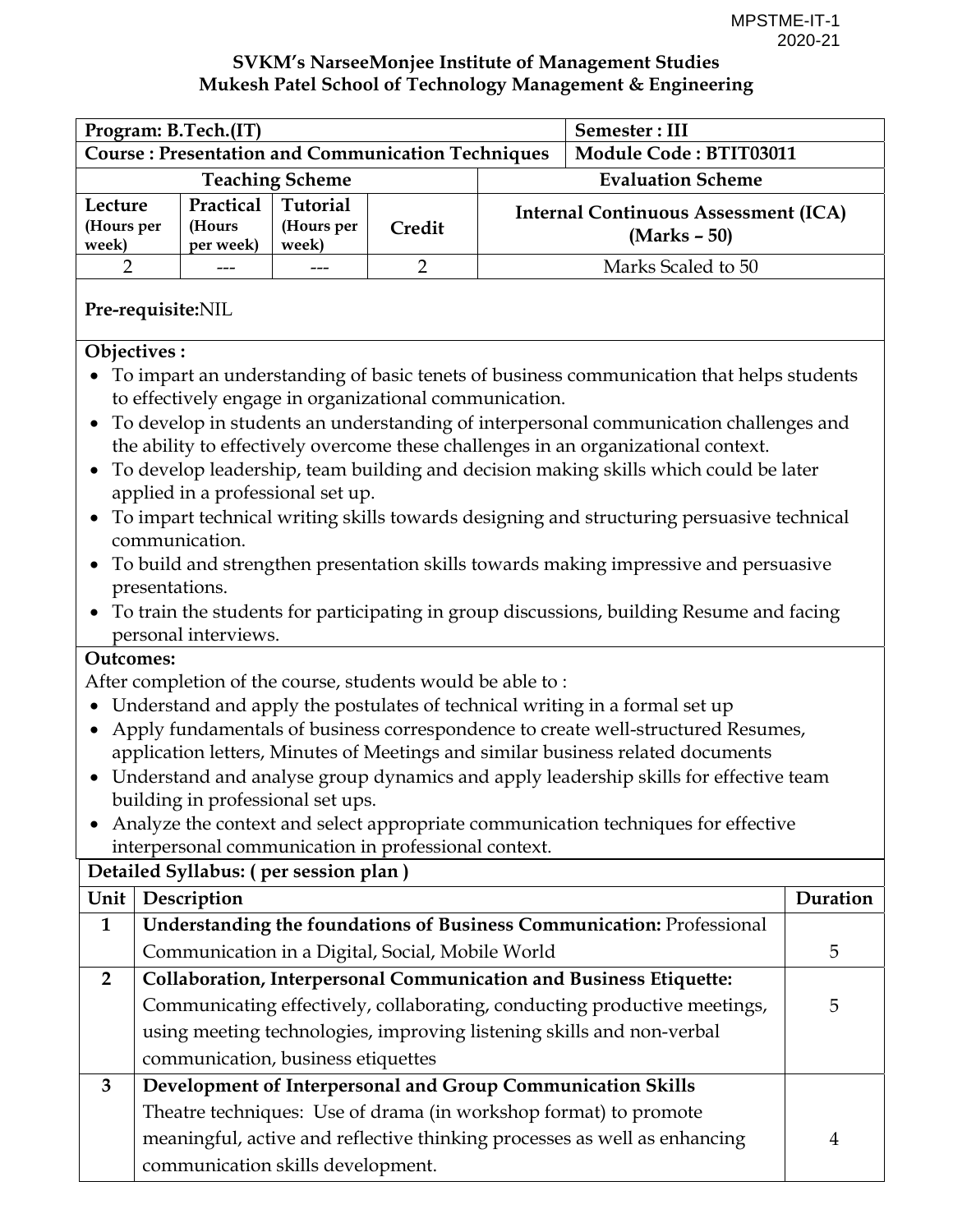|          | <b>Group Communication</b>                                                                     |                |
|----------|------------------------------------------------------------------------------------------------|----------------|
|          | Forms of Group Communication; Use of body language in Group                                    |                |
|          | communication                                                                                  |                |
|          | Group Discussion etiquette: Introducing oneself and others;                                    |                |
|          | Expressing Opinions and Ideas; expressing disagreement etc.                                    |                |
|          | Group Discussion Strategies: Speaking, taking turns, Creating a Cordial and                    |                |
|          | cooperative atmosphere etc.                                                                    |                |
| $\bf{4}$ | <b>Building Problem-solving teams</b>                                                          | 4              |
|          | Orientation to Personality Values - Importance of Values<br>$\bullet$                          |                |
|          | Understanding of Teams-Types of Teams, stages of Team                                          |                |
|          | development; Team building leadership skills and leaderless<br>scenarios                       |                |
|          | Decision Making-Group and Individual Decision Making Techniques<br>$\bullet$                   |                |
|          | Stress Management-Sources of Stress; consequences; Managing                                    |                |
|          | <b>Stress</b>                                                                                  |                |
| 5        | <b>Employment Communication</b>                                                                | 4              |
|          | Personal Interviews-Objectives, Types, Stages of Interview                                     |                |
|          | Interview Preparation-types of Interview Questions ; Interview<br>$\bullet$                    |                |
|          | Follow ups                                                                                     |                |
|          | Resume-Types and Format; Cover letters                                                         |                |
|          | Mock Interviews (simulation)                                                                   |                |
| 6        | Organizational networks and communication Structures                                           | $\overline{2}$ |
|          | Process and Functions of Communication ;Formal Networks in                                     |                |
|          | Organizational Communication<br>Informal networks of organizational communications ; choice of |                |
|          | communication channels                                                                         |                |
| 7        | Meetings                                                                                       | $\overline{2}$ |
|          | • Meetings-Purposes, Importance and Meeting Procedures including                               |                |
|          | Chairperson's and participants' roles                                                          |                |
|          | Meeting Documentation (Minutes of resolution; Minutes of Narration;                            |                |
|          | Meeting Notice and Agenda)                                                                     |                |
| 8        | <b>Technical Report Writing</b>                                                                | $\overline{2}$ |
|          | Importance, objectives and Characteristic of Reports; Types of                                 |                |
|          | Reports                                                                                        |                |
|          | Report formats and Structure -Memo Reports; Letter Reports; Office                             |                |
|          | <b>Orders and Manuscript Reports</b>                                                           |                |
| 9        | <b>Presentation Skills</b>                                                                     | $\overline{2}$ |
|          | Planning and structuring Presentations; Visual Aids in Presentations                           |                |
|          | Applications of MS Power Point                                                                 |                |
|          | Audience analyses; Nuances of Delivery; Modes of delivery;                                     |                |
|          | Controlling Nervousness and stage fright                                                       |                |
|          | <b>Total</b>                                                                                   | 30             |